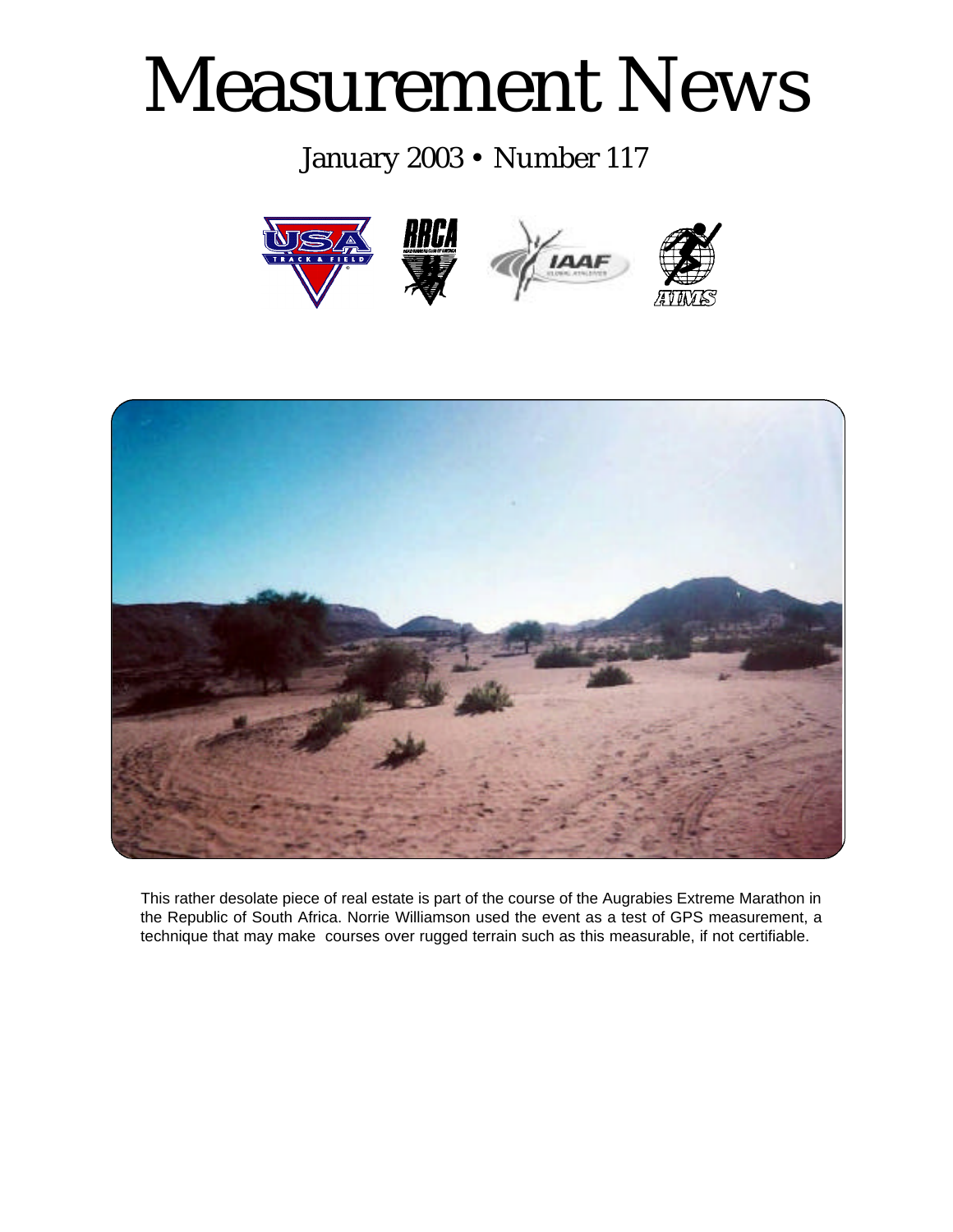# **MEASUREMENT NEWS**

# **#117 – JANUARY 2003**

**Editor**: Jim Gerweck 156 Fillow Street, Norwalk, CT 06850-2315. Telephone: 203-838-2748 (home, not after 10 PM Eastern time) FAX: 203-838-2748 (home - call before faxing) Email: zgerweck@optonline.net **ROAD RUNNING TECHNICAL COUNCIL** Founder Ted Corbitt Chairman Mike Wickiser Vice-Chairman (East) Paul Hronjak<br>Vice-Chairman (West) Pom McBrayer Vice-Chairman (West) Registrar of Courses Karen Wickiser Webmaster/Secretary Bob Baumel MNForum Jim Gerweck<br>Validations Doug Loeffler Doug Loeffler<br>David Katz Finish Lines Editor, Measurement News **Jim Gerweck** RRCARepresentative Carl Sniffen Road Running Info Center Rep Basil/Linda Honikman Athlete Reps. Carol McLatchie, Dan Dillon National Officer Liaison Bill Roe Regional Certifiers See list in this issue. **RRTC Chairman**: Mike Wickiser 2939 Vincent Road, Silver Lake, OH 44224. Phone/fax: 330-929-1605 Email: MikeWickiser@neo.rr.com **Subscription cost:** MN is sent free to RRTC officers and certifiers, and AIMS/IAAF measurers. Others may obtain MN by sending \$20 (for a one year subscription - six issues) to the editor. **Deadlines** Material intended to be included in the March 2003 issue must be in the Editor's hands by February 24. Next issue will be mailed in early January.

# **ONLINE MEASUREMENT FORUM**

All it takes to become a subscriber is access to email. Simply send to **mnf-list-on@rrtc.net** (It makes no difference what you put in the subject and body of these email requests.)

Note: After sending a request to subscribe or unsubscribe as described above, you will receive an automatically emailed confirmation request. Reply according to instructions in that email in order to complete the subscription or unsubscription process.

To post messages to the list, send email to **mnforum@rrtc.net**. Please keep your comments in the body of the email (no attachments please). Also, please send only plain text; i.e., avoid formatted (HTML) messages (If you use HTML formatting, the formatting will be removed).

## Visit the RRTC wesbsite at:

## **http://www.rrtc.net**

A complete list of certified courses may be downloaded from this site.

A complete USATF measurement book can be downloaded from this site.

# **ABOUT MEASUREMENT NEWS**

Measurement News (MN) is the newsletter of the Road Running Technical Council (RRTC) of USA Track & Field (USATF). MN is our way to talk to one another, so that we all know what's going on.

MN is also sent to many foreign measurers associated with AIMS and IAAF, who are also invited to participate in the dialogue.

MN is published bimonthly beginning in January (six issues per year).

If you wish to reproduce or report on anything in MN, go ahead, but an attribution would be appreciated.

MN wants to make road course measurement as good as it can be. All opinions and grievances are solicited. No cows are sacred. If you have a new measurement technique, or if you think things should be done differently, send in your contribution to MN. Your opinion will be given space. Nothing changes until somebody tries!

Electronic copy or clean typed material is most welcome, but send what you can.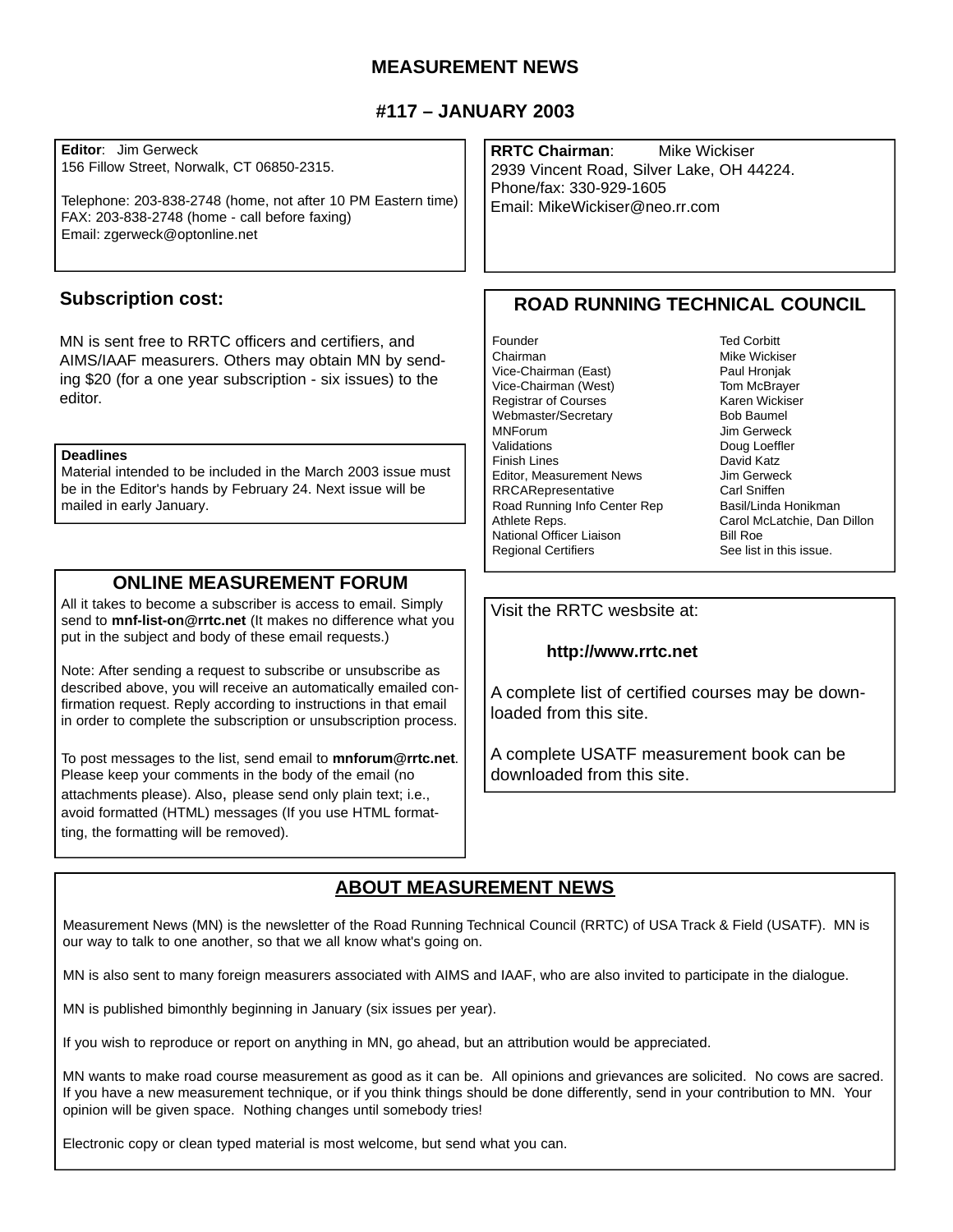# **\* \* \* \* \* \* \* \* Chairman's Clatter - From Mike Wickiser**

2002 is nearly history now and what a year. The complete course listing tops 22,260 courses with almost 1,100 new certified courses this year. Once all the courses are in and filed there will surely be an excess of 1,100 new certifications. I used to think measurement activity slowed down during the winter but I also used to believe in the tooth fairy. With the flurry of activity for the convention over it is now time to start planning next year's projects.

**USATF National Convention:** I was unable to attend this year's convention but understand there was a flurry of activity there. Tom McBrayer handled RRTC meetings and was assisted by Bob Baumel & Pete Riegel with several other pressing issues. Bill Glauz put on an excellent pacing contest. All in all the convention was productive in several areas. My many thanks to Tom, Pete, Bob, and Bill for their participation.

**Olympic Trials Pre-Validations:** The Men's & Women's Olympic Marathon Trials courses will be pre-validated this year with the races taking place early in 2004. The Trials for Women will be in St. Louis on April 04, 2004. The Men's Trials will be in Birmingham on Feb. 07, 2004. Measurement teams are needed to participate. In the past teams of women measured the Women's Trials and men measured the Men's Trials. No dates have as yet been selected but I would expect these courses to be ready some time this summer. Any interested measurers are welcome to participate. Please let me know if you wish to be a part of either the Women's or Men's team.

**Maps on the Web:** I have been talking about this subject for some time and there remains about 2500 maps to be scanned. There is, however, adequate information available to get going with the project. This was the consensus between Keith Lively and myself just before the convention. Available now is an excellent search engine of the entire Active course list with printable views of many course maps. While the maps are still being prepared and added regularly, it will likely be late spring before all active certified course maps will be available. The course list can presently be searched in any way imaginable. "Search Certified Courses and View Course Maps" can be accessed from

**http://www.rrtc.net**

or directly at

# **http://www.usatf.org/events/courses/search/**

The search engine uses the latest course list available so it is imperative that certifiers forward measurement certificates promptly. Certified course info is being displayed on the USATF website now (both data and maps) and certifications need to be posted as quickly as possible so we can serve our "customers" well.

Karen & I hope you all had a happy holiday and wish you a peaceful new year,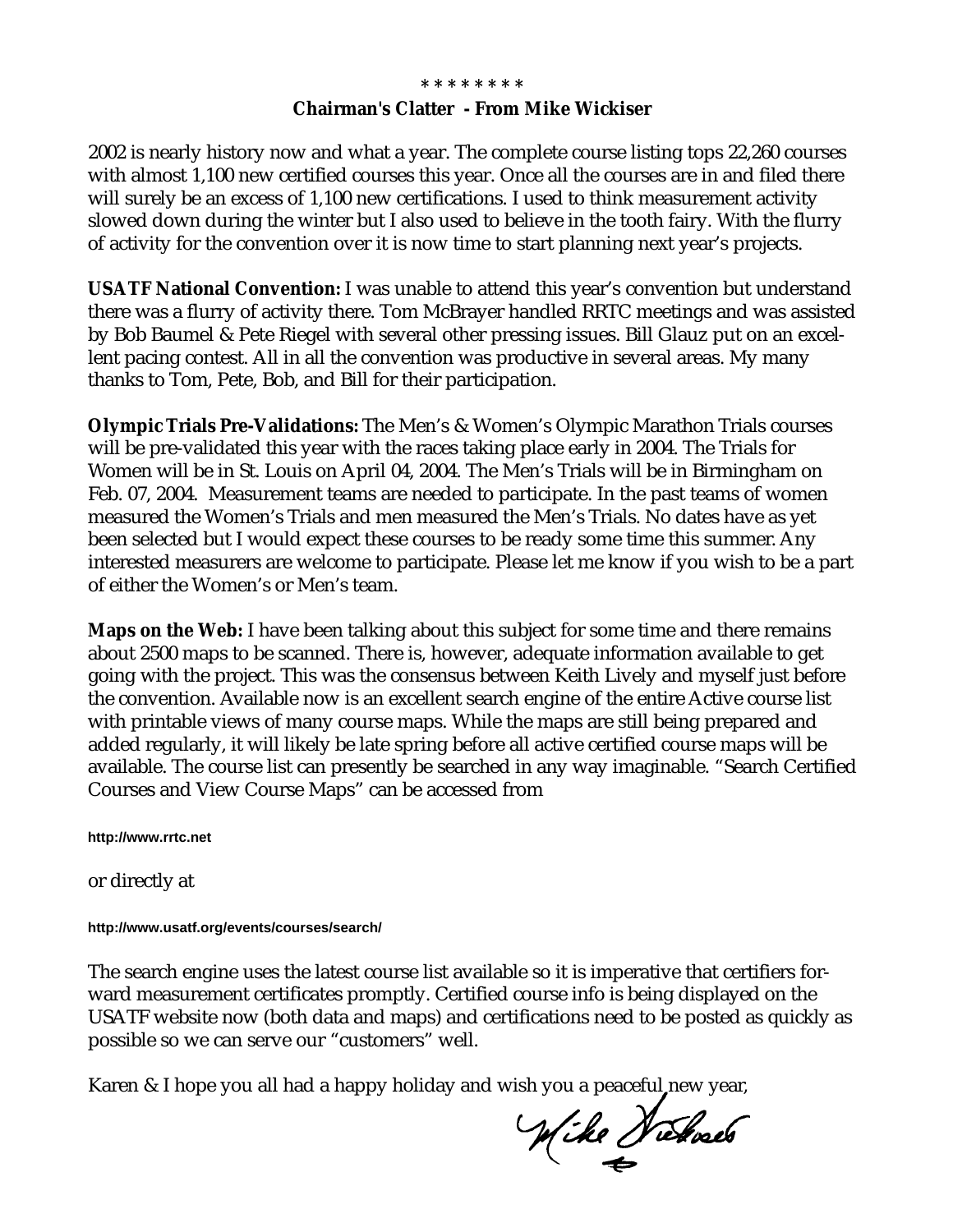# *From MNFORUM*

CHANGING "POLE-ARITY"

Last weekend I was at a local 5k that I had measured a few years ago. Before

the race I jogged the course with a can of spray chalk, to put down the mile and km marks. I got to where the 500m mark was supposed to be and couldn't find the utility pole that was indicated on the course map. Same thing happened at 1 km. I knew where both spots were, but the poles were nowhere to be found. Instead, there were new poles, which apparently received new numbers when they were put in. On previous occasions, I've seen new poles but they had the same ID numbers put on them.

Anyone know what's the standard procedure for utility companies when replacing poles? If new numbers are standard then this may be more of a concern than road construction in renewing courses.

Jim Gerweck zgerweck@optonline.net

I recently had new numbers placed on old telephone poles that are at the start and end of a calibration course that I routinely use. And just last week in a different municipality, I noticed the old TP that marks the finish line had a new number on it. I have no clue, though as to when and why the pole numbers are changed.

#### Larry Baldasari larsurf@aol.com

This leads me to believe that utility poles may not be the best landmarks, especially for calibration courses or start/finish points. That's why I always try to landmark off of at least three points - the odds against all of them disappearing over the 10 year lifespan of a course are pretty thin.

When I was measuring in Central Park with Paul Hess I think he told me they had renumbered all the poles there a few years ago as well. What I really find mystifying is when houses are renumbered (I've had this happen, too). Must play havoc with the homeowners and the Post Office, never mind the measurers.

Jim Gerweck zgerweck@optonline.net

# UTILITY POLES CONTINUED

For what it's worth, I have been using utility poles as reference points for about 20 years and I have never seen them renumbered, at least not in this area (DC and vicinity). I've seen new numbers added to the old ones with the old ones left on. Maybe this is a regional thing.

Bob Thurston thurret@aol.com I can confirm the experience of disappearing lamp-posts. A lamp post often needs a verbal description of the location, as re-numbering is such a problem, but sometimes the position changes as well as the number.

Two of my London Marathon references, that at 5km and that at 12 miles, have recently migrated. The 2001 reference was rebuilt 1.1m further into the course than it had been in previous years, and the 2003 12 mile reference will now appear 1.25m further into the course than has previously been the case. Luckily, spray paint often leaves some traces of the original markings, but the reconstruction may be so comprehensive that only constant vigilance will allow these sort of changes to be picked up.

Hugh Jones aimssec@aol.com

I've sometimes been puzzled as to what to call a wooden pole when using it as a reference point. Is it a "power pole?" Is it a "telephone pole?" I generally call them telephone poles.

There are other sorts of poles in the city. Common is the "traffic light support pole." Poles are made of metal or wood. Unless one is quite precise it is possible to record a confusing description.

Here is a description typical of a rural pole: "Point is on Ackerman Road, 17 feet south of telephone pole # A4-332. Pole is the 5th wooden pole south of Case Road on the west side of the road."

In the city it can be simpler, as distinct landmarks are more numerous. "Point is on Sixth Avenue, 6 feet west of the telephone pole located in front of house #312.

In the city I prefer to use the curblines of intersecting streets for reference points, as they are rarely modified. "Point is on Jermine Street, 21 feet west of the linear extension of the west curbline of 5th Avenue." You just line yourself up with the west curbline, and the point is 21 feet west of you. Curblines make great reference points, but be sure to be careful to make sure you get the proper side described. Don't say "east" when you mean "west." The middle of the street would be less ambiguous, but it's not as easily defined. Try to avoid intersections where the streets don't intersect at 90 degrees.

Pete Riegel riegelpete@aol.com

# CURB LINES EXTENDED

Just a small note to add on to Pete's comments about extended curb lines: not only do you have to be careful to refer to the correct curbline, but you need to look both ways to see if the road lines up on both sides. So, if your course is running east or west, you might have to refer to 4 the west curbline of (some north-south) street, as deter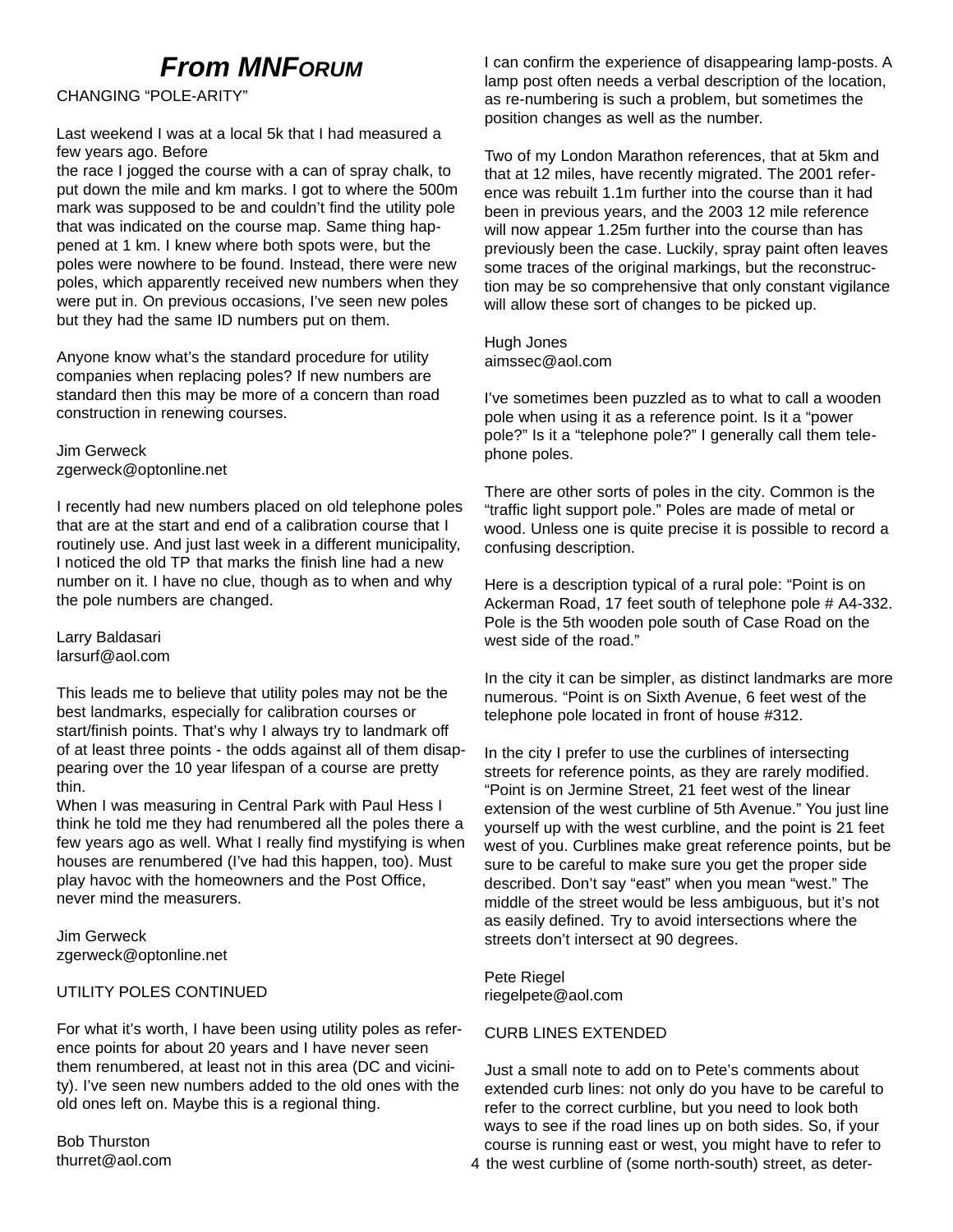mined from the north side or the south side.

Tom McBrayer's comments reminds me of seeing folks at race expositions (is that what they're called?) raking in lots of money from the sale of slick and pretty maps of courses. In my experience the runner would be lucky if that course map is accurate. I don't know if we have any role in this at all— if they sell or give out inaccurate maps, I wouldn't want my name on it at all. But if they take the trouble to get the maps right, they should check with the course measurer, and then at least acknowledge us.

#### Bob Thurston thurret@aol.com

Utility poles are common reference points for course maps. I can't say I have seen any get renumbered but I have found numbers missing and poles that had no number what so ever. When this happens I usually note the pole in reference to some other landmark but that even has problems. A local race finished at an unmarked UP. I noted it as the first pole South of an intersection. When I went back a few years later to make an adjustment to the course, there was a new pole in between the intersection and the Finish line pole. Fortunately I also had the length from a curbline to locate the Finish.. I recall another race that I was checking for a validation where the Finish was a storm drain near a tennis court. The race director set the course up as he believed was correct. Upon validation the course was 300 feet short!! The explanation was found to be another storm drain 300 feet further down the road, also near tennis courts.

I guess the point of all this is; For key course locations (Start, Finish, and Turnarounds) a little extra work documenting can be very important for future races.

Mike Wickiser mikewickiser@neo.rr.com

## SETTING OUT TIMING MATS

I remember some time ago a debate on MNF about the correct way to set up timing mats when the timing chip is used, but I can't remember the conclusion. Can someone please help me out.

I would think that for a course where there is a different start and finish, or for a loop course where the runners are passing over the mat in the same direction at the start and at the finish, the critical point is that the start and finish are set up in exactly the same way; for example, the leading edge of the 1st mat on the measured line.

I am less confident about the case where you have an out and back course and use the same mats for the start and finish. Do you align the mats such that the start/finish line is on the trailing edge of the second mat (as see from the start) and the leading edge of the first mat (as see from the finish) thus ensuring that the race is more than the measured distance. Or is some other alignment acceptable?

I assume that the second set of mats is to ensure that if a chip is not detected by the first set it is caught be the second. Does anyone know what percentage of chips are missed by the first mat?

## Paul Adams

adamspaultb@hotmail.com

The finish line mat placement is simple- the front edge of the first set of mats is the finish line.

The start is a little tricky. The mats should be placed prior to the starting line with the far edge of the second set of mats at the starting line. Nearly every chip race in the world is wrong!

Timing software should be set up to take the last time (from multiple reads on the mats) at the start and the first time at the finish.

The reason for this should be obvious. Starting mats placed on the course side of the starting line would be registering start times for the runners anywhere from one to seven meters into the course!

At the USATF Convention, the rules committee approved Net times for masters age group records as long as the starting mats are placed prior to the start. And that the record setter wins his/her division.

David Katz katz@flrrt.com

# RACE WALKING CERTIFICATION

I am about to embark on marking an 8K course for Race Walkers. Since I am not a race walker and have only assisted in certifying 2 courses, I am wondering if your expertise could assist me in this undertaking. I am wondering if race walkers prefer to have splits marked as 1K, 2K, 3K or if they, like most runners in the USA, prefer to have mile markers and a finish at the 8K or a combination or both.

The other quandry that I have proposed to the Race Director, being that walkers will share the same course as a 5K and 10K event is timing for the start of these events proposed:

5K Road Race 7:00 a.m. Start 8K Race Walk & 5K Fitness Walk Start 7:05 Start 10K Road Race 7:30 a.m. Start

Would using different colored Mile markers keep things less confusing out there that are clearly labeled for each event (since they all share the same Finish Line on an out and back course with different turnarounds and slightly different start lines) or is there a better way—what would you guys do? Is this too ambitious for one course?

Matthew Sonneborn nfn03449@naples.net

It may be different in US but in UK RW and RR splits are 5 generally in the same "currency" as the total race distance.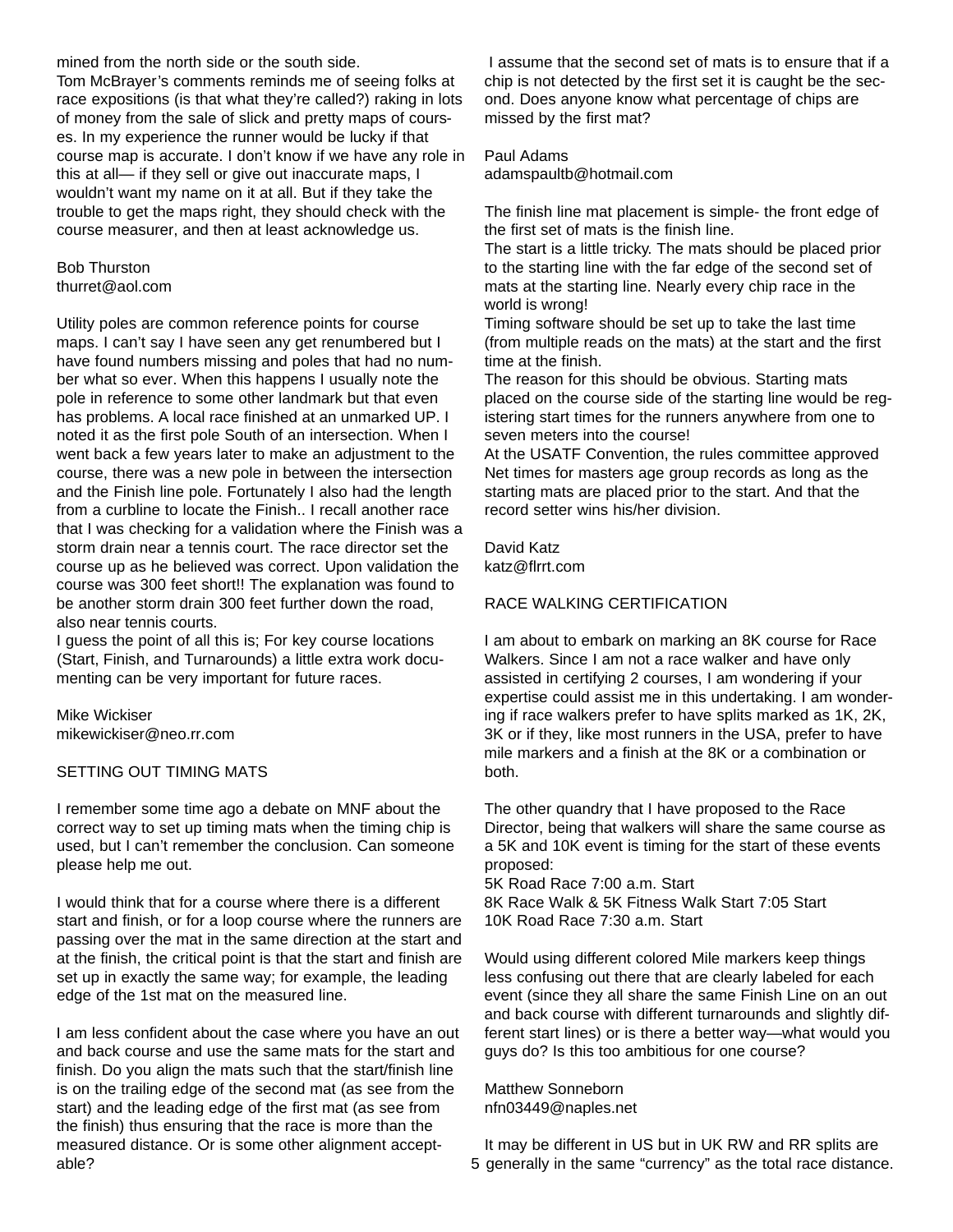Most RW races now are (or appear to this occasional RW dabbler in distant past) to be in kilometre distances. e.g. 3, 5, 10, 20 on track; 10, 20, 50 on roads.

Championship road RW courses are often in laps of a round, precise k distance e.g. 2.0 or 2.5 k and this is actually a recommendation of the RWA and/or the IAAF for such races. There's usually an out and back portion somewhere with easy to adjust turn point to get this right.

This is (I think) largely a convenience for judging teams in terms of giving judges maximum opps to observe without moving too far from base and also to keep judges in reach (by walky talky or runners) of judging HQ which needs to collate warnings etc. Also good for supporters, waterers, team management, road or path closures etc.

But there is not an absolute prohibition of say a 20k being on a single loop or point to point, but most races are walked on smallish laps.

And there is no prohibition of shorter laps .I am familiar with one British Isles Grand Prix Race which is on a much shorter lap (800 metres). That's on the Isle of Man at the National Sports Centre.

My impression is that most race walkers work in ks not Ms. More so than runners. But UK runners are used to the "same currency" approach with the occasional luxury (confusion?) of both currencies being displayed.

I am copying this reply to Andi Drake from UK Athletics and Al Heppner from the US RW Team. They may also be better placed to comment on proposed schedule and marking. But quickly :

The leading walkers could be clocking 4 minute ks or better but the slowest in the fitness walk could be poor - certainly some at 10 minute ks, perhaps even slower.

The fastest walkers could catch the slowest runners with a k or so to go - unless this is elite only? And although the 10k runners may not quite catch the 8k and 5k walkers they may descend on the finish fairly soon after the back marker walkers

in both events get there. Not too serious but an extra few minutes could be useful.

Using just k markers might allow a much less confusing situation is my observation. Different colours and potentially different currencies is wild!!!

You might use ks "from start" all the way OUT and ks "to go" all the way back. Needs a little mental arithmetic from runners and walkers but means who won't have a 4, a 7 and a 9 sign all competing for attention at "1k to go" ... the signs will be right whoever you are.

If I were measuring this course I would leave it in km and have the start and finish at the same point. This way the km splits for the 1 km and 2 km would be the same point for all three races. The 5 km would turnaround at the 2.5 km point and the original 2 km and 1 km points would be the 3 km and 4 km points. The 8 km turnaround would be at the 4 km point of the 10 km race. Placement of the km signs would be a cinch since many of them would be coincidental in the different races. Timing by the runner's own watches would be much easier if the starts were all at the same point since they wouldn't have to worry about which mile or km marker of which race they were running. I would never suggest measuring a 10 mile race in km so why measure a 5, 8, or 10 km in miles? Most runners know what total time they wish to run for each of these races. Dividing this time by 5 or 8 or 10 in order to find your time per km is easier than trying to divide the time by 6.2 in order to find your pace per mile.

Bernie Conway (a biased Canadian Measurer) measurer@ican.net

I am a former racewalker with over 40 years of racing, training, instructing and judging experience. I have been designing and measuring racewalk courses for over 30 years. Here are my thoughts regarding your rather ambitious project. Is your 8K racewalk really a racewalk? Are your participants really racewalkers? Do you have USATF certified racewalk judges? Is the 8K distance certified? Is it USATF sanctioned? If any of these answers are "no", then you should forget the racewalk and have your potential racewalkers join the others in the 5K fitness walk. Regarding split markers, all racewalk records are achieved at kilometer distances, so the splits should be in kilometers (I feel the same way about the runs at kilometer distances, but it is a hard sell). Colored split markers would work out as good as anything in this event.

The course design you have is not really suited for racewalking. Most racewalk courses are laid out on a certified, flat or mildly rolling multiple loop course. This is needed to allow judges maximum observation of the walkers so it can be determined if the athlete is walking according to the rules of the sport. The time sequence of your starts seems OK but I wonder how you will sort out all finishers to place them in the correct event. Good luck.

Wayne Nicoll nicoll57@webtv.net

If potential 5 kilometer race walk road records are to be approved, a single 2.5k turnaround won't do. USA records at that distance require a smaller loop (like 1.25k?) so that more or less stationary judges can observe the walkers more than a couple of times.

Bev LaVeck bevlaveck@aol.com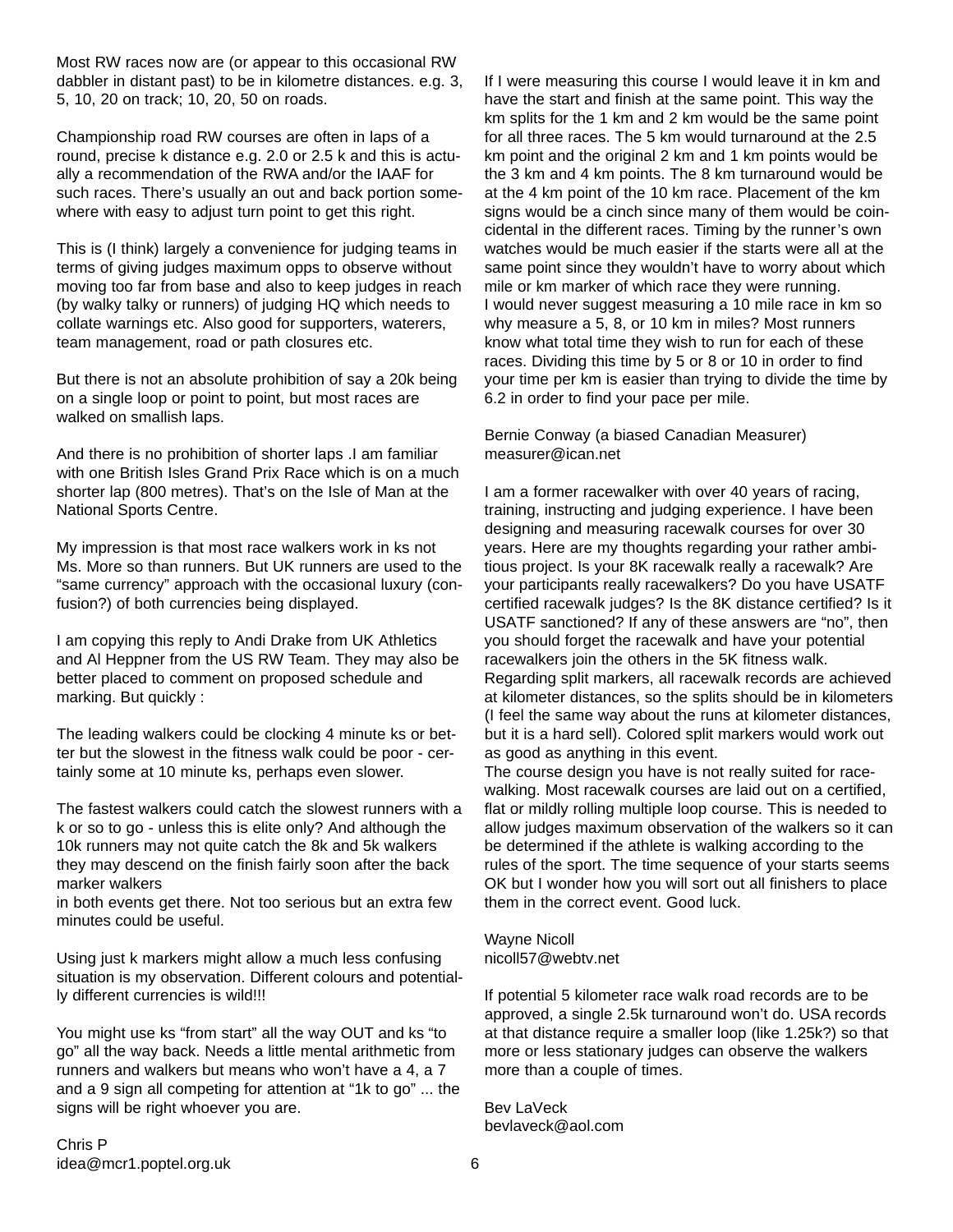#### COMPUTER DRAWN COURSE MAPS

At the risk of addressing a subject one more time, I received a note last night from a measurer asking about drawing a course map with a computer. I draw mine by hand although I would not be opposed to using a computer if that were a better answer.

For those of you who do use a computer to draw your course maps, what software do you use? What platforms does it work on? What is the approximate cost?

#### Jay Wight jaywight@earthlink.net

I have used FreeHand by Macromedia almost since I started measuring seriously four or five years ago. It runs on Mac but it comes in PC flavor as well. What I like about it is the ability to import a scanned map and use it as a template for creating the actual course map with route and SPR indicated. It also makes exporting the final file as a GIF easy for posting to race web sites. For some examples, go to

#### **www.clubct.org/Buildup/BBMaps.html**

Jim Gerweck zgerweck@aol.com

I prepare my course maps with TurboCad, version 7.0 by IMSI. It is a Windows based, full featured, 2-D CAD program. The cost is less than \$40, so it is particularly suitable for a nonprofessional or infrequent user. In addition to map preparation, I also use TurboCad to process digital maps submitted with course applications. As a minimum, this involves adding the course number, final sizing and printing. A high quality print is a big bonus. Digital course maps are by far the preferred approach here in Alabama. So far this year, I have processed 17 course applications and all have used computer generated maps. I think digital maps will only become more common and could certainly help support the central data base.

John DeHaye jdehaye@comcast.net

I've been generating computer maps for quite sometime. I'm using Corel Draw. It's a versatile but complex software package and unfortunately it's quite expensive ~\$400, but doing a web search I found older versions on sale for a bit over \$100. The current version is 11. I'm using version 8. There are both PC and Mac versions. I too use scanned bitmap as a template. I've used this software to generate race brochures and diagrams of race staging areas. Examples of maps that I have generated can be found at

#### **http://mcrrc.org/rockville10k/map10k.htm http://mcrrc.org/rockville10k/map5k.htm**

I switch between computer and hand-drawn maps. I use ClarisWorks for drawing with the computer, an older version of AppleWorks. It's a Mac application, but PC versions are out there. It has database, spreadsheet, word processing and drawing/painting capabilities. Windows XP updates are available but I don't know if a Windows version is currently available. I now use an Intel machine with Windows XP and I find that ClarisWorks is superior to Word when it comes to integrating text and graphics. It costs \$79.00 US.

Laurent Lacroix llacroix@mb.sympatico.ca

I use Corel Presentations. it has an option of creating a drawing. It's surprising how easy it is with a few straight lines, rectangles, and circles to make a map. What word processing program do you use? Most have a drawing program built in.

Bernie Conway measurer@ican.net

I use Adobe Illustrator which is excellent for the kind of maps that I do. It has some really cool features, for example, I draw all the roads using a "style" that is two lines separated by an appropriate distance, but the really cool part is when I change the "appearance" of the layer and presto, all the corners appear without the lines crossing. I am not sure what the price is in the US, probably in the \$200 plus range. If anyone would like to see an example I can send a pdf copy of one of my maps.

Paul Adams adamspaultb@hotmail.com

## NON-CERTIFICATION MEASUREMENTS

Twice in the past month and a half I've been asked to measure courses for one-time use, as the race directors know they are going to use a different layout next year, but at the same time want the temporary course to be as accurate as possible (i.e. "certifiably accurate").

My question, mainly philosophical, is, how much (if at all) can corners be cut in such instances? My own guy feeling is to omit the course map, or at least keeping it to a bare minimum, and certainly no paperwork (calibration and course measurement sheets, etc), since the course isn't going to be certified.

The actual physical measurement I tend to keep more to the prescribed procedure, as this has a greater effect on the accuracy of the course. I have to admit that last weekend dropping temperatures and diminishing daylight limited me to one ride of a course. While that wouldn't suffice for certification, it's probably more accurate than 99 per cent of courses measured by car or even hand-pushed wheel. And if somehow it needs to be certified, all it will take is one more ride to meet the standard.

Phil Quinn quinnphi@erols.com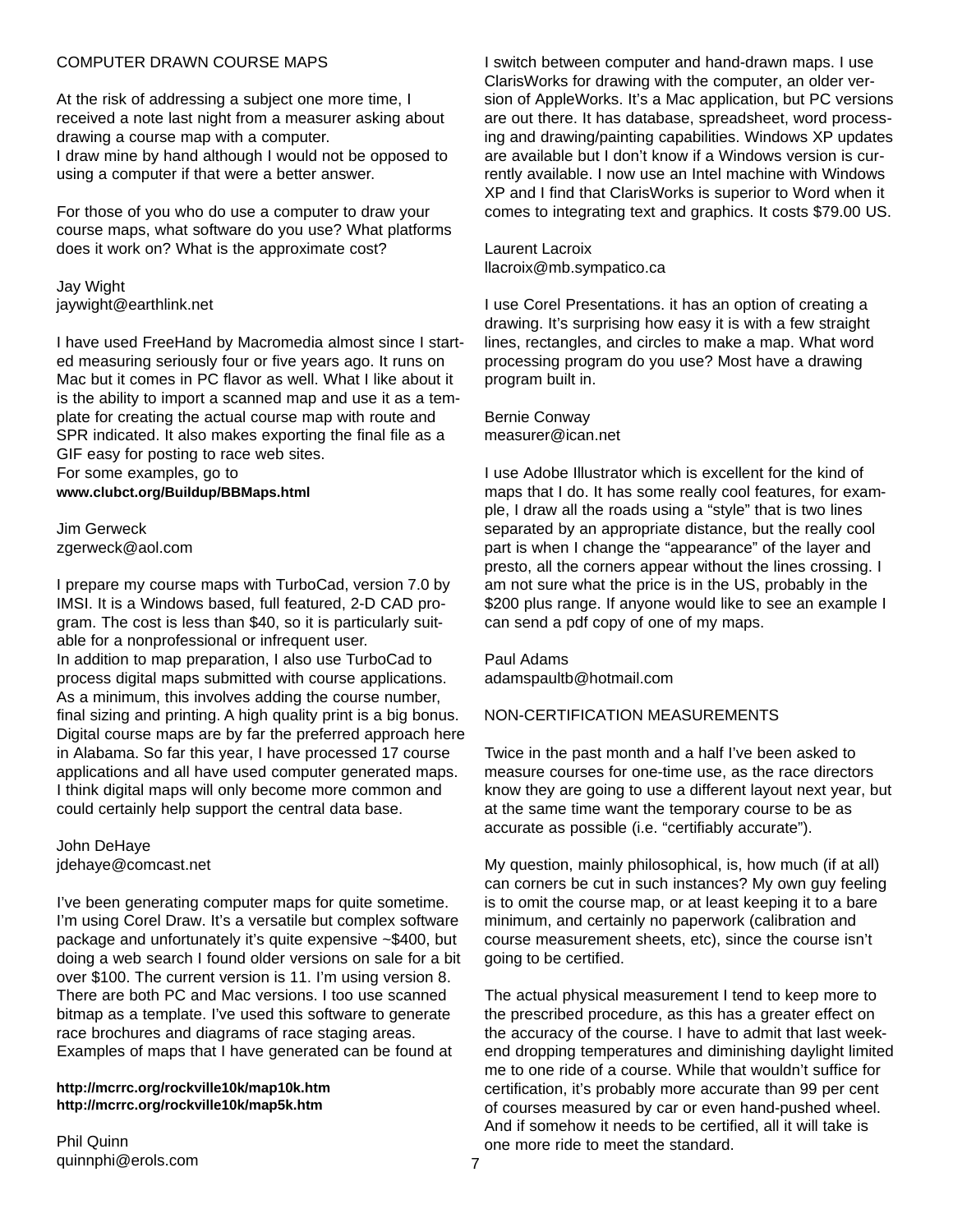Just wondering if anyone else has been in similar situations.

Jim Gerweck zgerweck@optonline.net

I have measured numerous courses which the race directors want accurately measured but not certified (usually for small events). I do a pre bike calibration and include a SCPF to determine my constant. No post measurement cal. But I ride the route in accordance with USATF guidelines. I only ride the course one time. I also provide the race director with a course map and list of measured points. Quite similar to a regular cert map. And no formal USATF data sheets are prepared.

Larrry Baldasari Larsurf@aol.com

There are lots of situations where it makes sense to measure a course using a Jones counter, but it doesn't make sense to apply for certification of the course. But I cringe when I read Jim Gerweck's phrase "certifiably accurate" applied to non-USATF certified courses. That phrase seems designed to give the impression that the course is USATF certified, when it is not.

Actually, the fact, alone, that the course is to be used only once doesn't seem to me to be a good reason to not go all the way and get the course certified, complete with map. What if there is some sort of record achieved, and a validation is in order? It's hard to do a validation without a map, and impossible without certification. And how about runners in the race who might like to see their performances in the race ranked on the runningusa site? Can that happen if the course isn't certified?

I agree, almost any sort of Jones counter measurement is better than a car measurement; we all do what we can. But we don't want to give the impression we've done what we haven't. We shouldn't use any variant of the word "certified" to describe a non-USATF certified course.

David Reik davidreik@attbi.com

I would not want to do a measurement with only one ride, even if the race is not going to be certified. I know that I have too great a tendency to bungle things, perhaps by transposing a number or adding segments together incorrectly. If my two rides don't match within a few metres - I've goofed somewhere. Perhaps other measurers are better at keeping track of all those numbers, but unless it is really straight forward I don't have that much confidence. My preference is to do the second ride and not be the measurer for an event that is the short or long.

## HISTORICAL MATERIALAVAILABLE ON CD

Two items of historical interest are available.

A complete set of every issue of Measurement News from #1 (1982) to #115 (2002) has been scanned and put onto a set of two CD's, in PDF format. It can be read, and printed if desired, using Adobe Acrobat Reader, a free download available at **www.adobe.com**. Cost of the set is \$10, postpaid.

A set of historical files has been collected and put on a single CD. The set includes Olympic and World Championships measurement reports, reports of seminars, and technical articles. It includes the original US Measurement and Finish line Manuals, as well as the original AIMS and IAAF measurement manuals. It includes copies of NRDC News from #19 (1981) to # 78 (last issue, 1986). Of special interest is a file from circa 1980 telling of the early certification activity in California. Cost of this archive disk is \$5.00, postpaid.

Both items are available from:

Pete Riegel 3354 Kirkham Road Columbus, OH 43221-1368 Riegelpete@aol.com Phone 614-451-5617 Fax 614-451-5610



American Bob Sitler standing in the Orange River after the 77km overnight leg of the Augerbies Extreme Marathon, this issue's Measurement of the Month. This was a special oasis along the route.Norrie Williamson's account begins on page 18.

Paul Adams adamspaultb@hotmail.com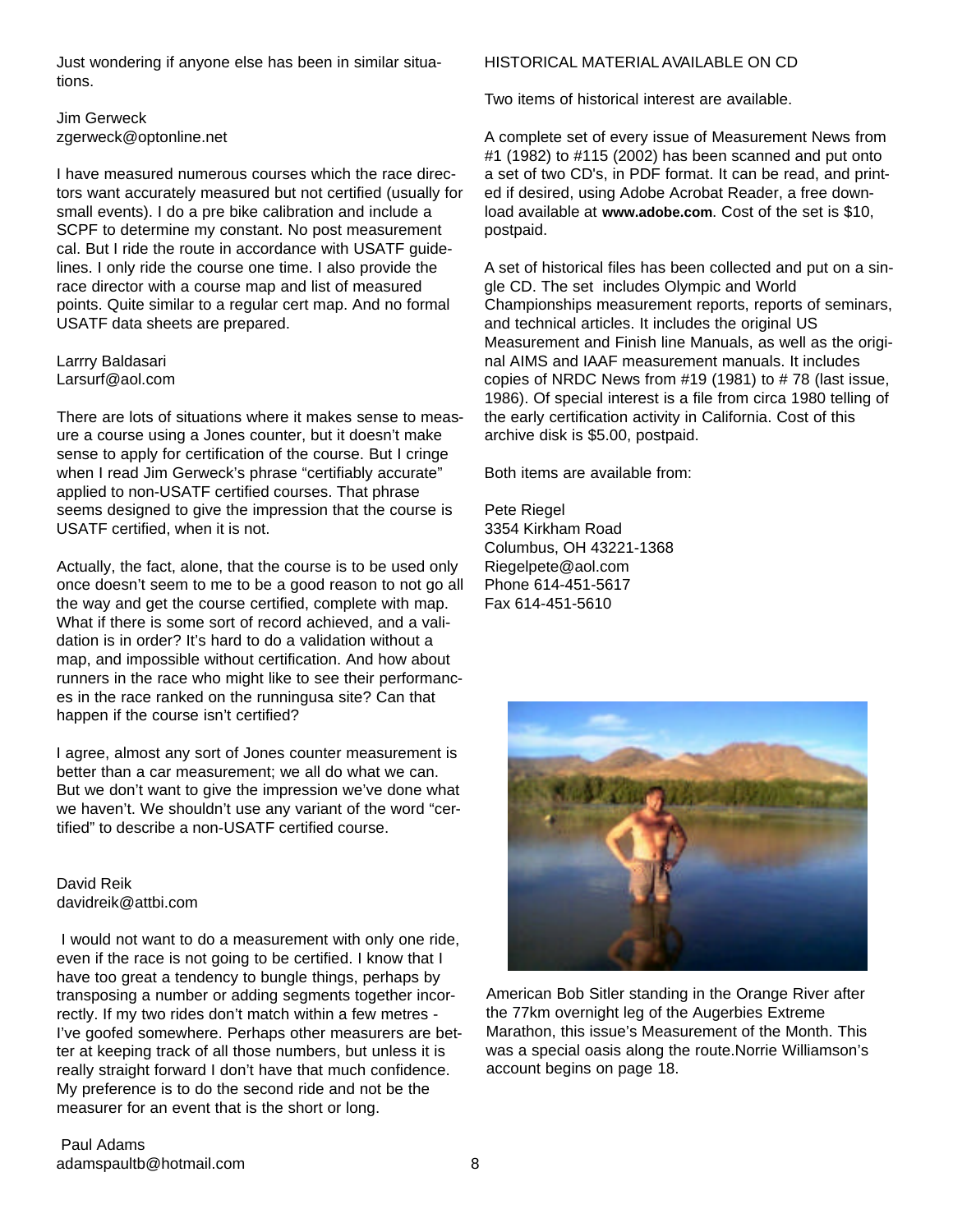# **Minutes — Road Running Technical Council USATF 2002 National Convention — Kansas City, MO**

# **1st Meeting — Thursday, December 5, 2002**

**Attending:** Bob Baumel, Jerry Crockett, Michael Franke, Bill Glauz, Basil Honikman, Linda Honikman, Justin Kuo, Bob Langenbach, Carole Langenbach, AC Linnerud, Mary Anne McBrayer, Tom McBrayer, Ron Pate, Pete Riegel, Don Shepan

In the absence of RRTC Chairman Mike Wickiser, the meeting was called to order by Western Vice-Chairman Tom McBrayer at 15:10. All present introduced themselves.

# **Officers' Reports**

Many of the RRTC officers weren't present but had submitted written reports which will appear in January 2003 *Measurement News* and were summarized by Tom. The only officers who were present to give reports were Bob Baumel and Tom McBrayer.

**Webmaster & Secretary, Bob Baumel:** Bob mentioned that our Course Measurement Procedures manual is online at our website [www.rrtc.net](http://www.rrtc.net/) (It's been available in web page format since mid-1999 and downloadable PDF version since Nov 2001). Several at this meeting noted that online availability of our manual has helped greatly in communicating with measurers.

Bob commented briefly on the new USATF certified course search engine and online scanned maps—a topic discussed more extensively later during this meeting.

Bob noted that the latest issue of our RRTC journal *Measurement News*—now edited by Jim Gerweck who replaced Pete Riegel in November—is now always available in PDF form on our website. Also, since the beginning of 2002, our email discussion forum *MNForum*, moderated by Jim Gerweck, has been hosted using the rrtc.net server which also hosts our website. To join the email discussion, go to [www.rrtc.net/mnforum.html](http://www.rrtc.net/mnforum.html)

**Chairman, Mike Wickiser** (not at meeting, written report submitted): Mike conducted validations of three New York road courses and a measurement seminar for prospective measurers in Phoenix. Mike has also been busy scanning maps for posting on the web (see additional discussion on this topic below). So far, he has scanned approximately 7000 maps.

**Vice-Chairman West, Tom McBrayer:** In the West, Bob Langenbach replaced Mike Renner as Washington certifier, and Gene Newman became Arizona certifier after moving from New Jersey. A measurement seminar in Phoenix was hosted by Tom LaBlonde of Scottsdale, conducted by Mike Wickiser, Pete Riegel, Tom McBrayer and Gene Newman, and helped to train 5 new measurers. Also this year, two Texas measurers, Andy Beach and Charles Clines, were appointed AIMS/IAAF "B" measurers.

**Vice-Chairman East, Paul Hronjak** (not at meeting, written report submitted): In the East, long-time certifier Wayne Nicoll retired and was replaced by Ron Fitzpatrick who is now the certifier for NH, VT and ME. Larry Baldasari is now certifier for NJ, and Paul Hess for DE, replacing Gene Newman who had been certifier for both states before moving to Arizona.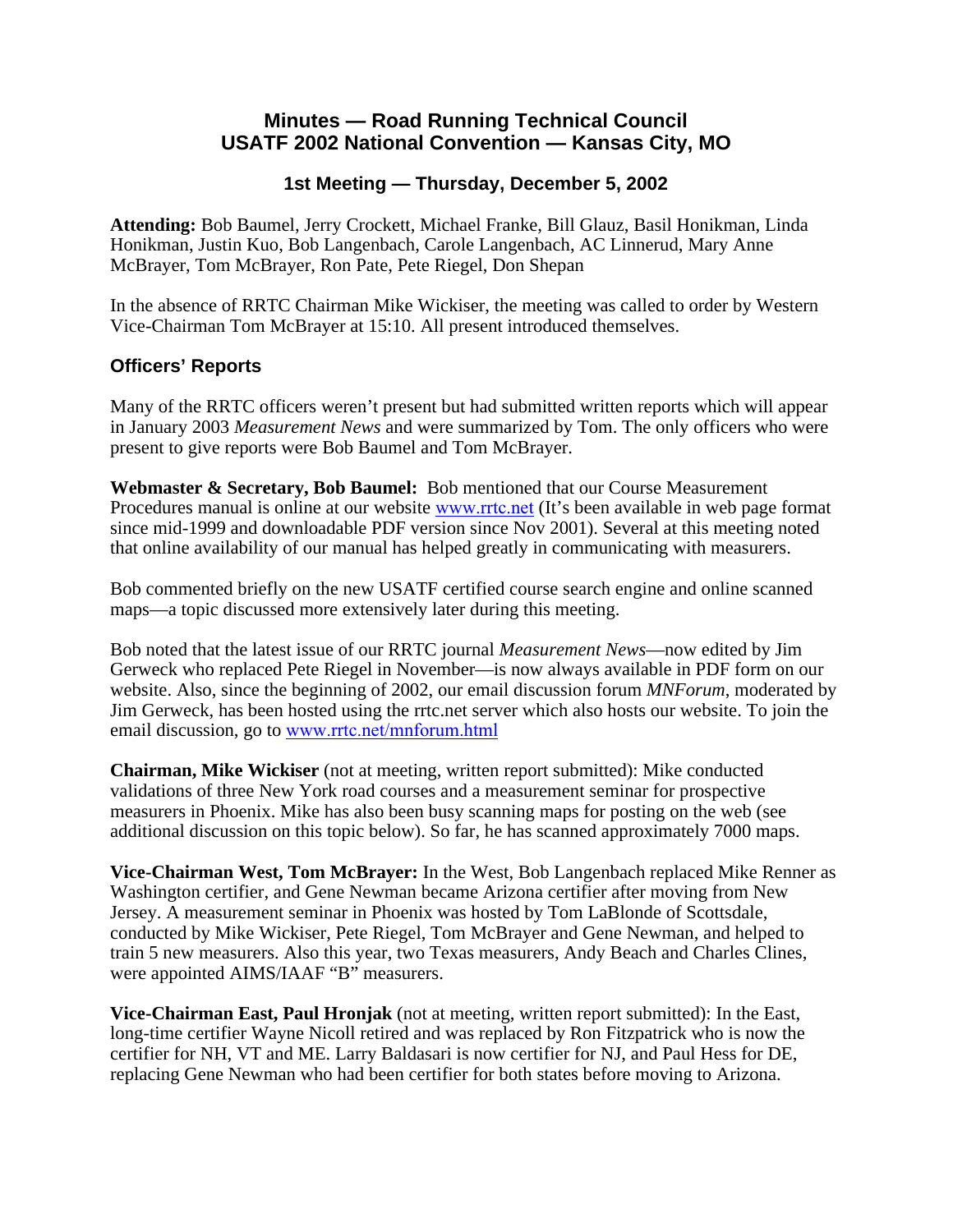**Validations Chairman, Doug Loeffler** (not at meeting, written report submitted): During 2002, validations were conducted of 34 courses, while 5 courses are still pending validation. Of the 34 validated courses, 8 required remeasurement. All remeasurements found the courses long enough to approve the records (although in one case, the course was found short by 0.046% which is just barely within the allowance for error in validation; in such a case, the course technically fails validation but the record is considered acceptable).

**Course Registrar, Karen Wickiser** (not at meeting, written report submitted): 1011 courses have been certified so far in 2002. We appear to be on track to come close to the record 1245 courses certified in 2001. As in other recent years, 5 km remains the most popular distance, comprising about half of all certified courses.

# **Other Business**

**Proposed Rules Changes:** RRTC had been asked for recommendations on two sets of proposed changes to the Rules of Competition:

1) A proposal to amend the Rule on acceptability of road records (Rule 185.5) by increasing the Start-to-Finish separation limit from 30% to 50% while also dropping the exception that allows records on courses with arbitrary separation when it can be shown that there is no significant tailwind.

2) A pair of proposed Rules changes (submitted by David Katz) to make Transponder 'Net' times ('chip' times) acceptable for age group records, provided that the times are measured between mats set up **before** the starting line and **after** the finish line.

The stated reason for (1) was to match IAAF. In our discussion, it was noted, however, that IAAF hadn't officially adopted this standard yet. Therefore, RRTC recommended that USATF avoid changing our rule until we know for sure what IAAF is doing.

Regarding (2), the consensus seemed to be that the question of allowing net times as records is a philosophical rather than technical issue, so RRTC couldn't really offer a recommendation. Several participants in our discussion did feel strongly, however, that **if** net times are to be accepted as records, the timing mats must be set out as specified in the proposed rules.

**Online Maps and new USATF Search Engine:** Mike Wickiser has been busy scanning course maps for online posting. Mike is working closely on this project with Keith Lively (webmaster for the central USATF website at [www.usatf.org](http://www.usatf.org/)), who assures us that all necessary server space will be provided, and has designed a new certified course search engine now available at [www.usatf.org/events/courses/search/](http://www.usatf.org/events/courses/search/) which allows searching the active course list by various criteria. Lists of courses returned by this search engine display a "map" link for each course whose map is currently online. Clicking this "map" link displays the course's map in a popup window allowing users to choose a map version optimized for on-screen viewing or for printing.

At our meeting, Tom and Mary Anne McBrayer distributed printouts illustrating use of the new search engine, along with a sample of the maps available online. There was a lot of discussion, and all agreed that this will be a great resource.

The meeting was adjourned at 17:00.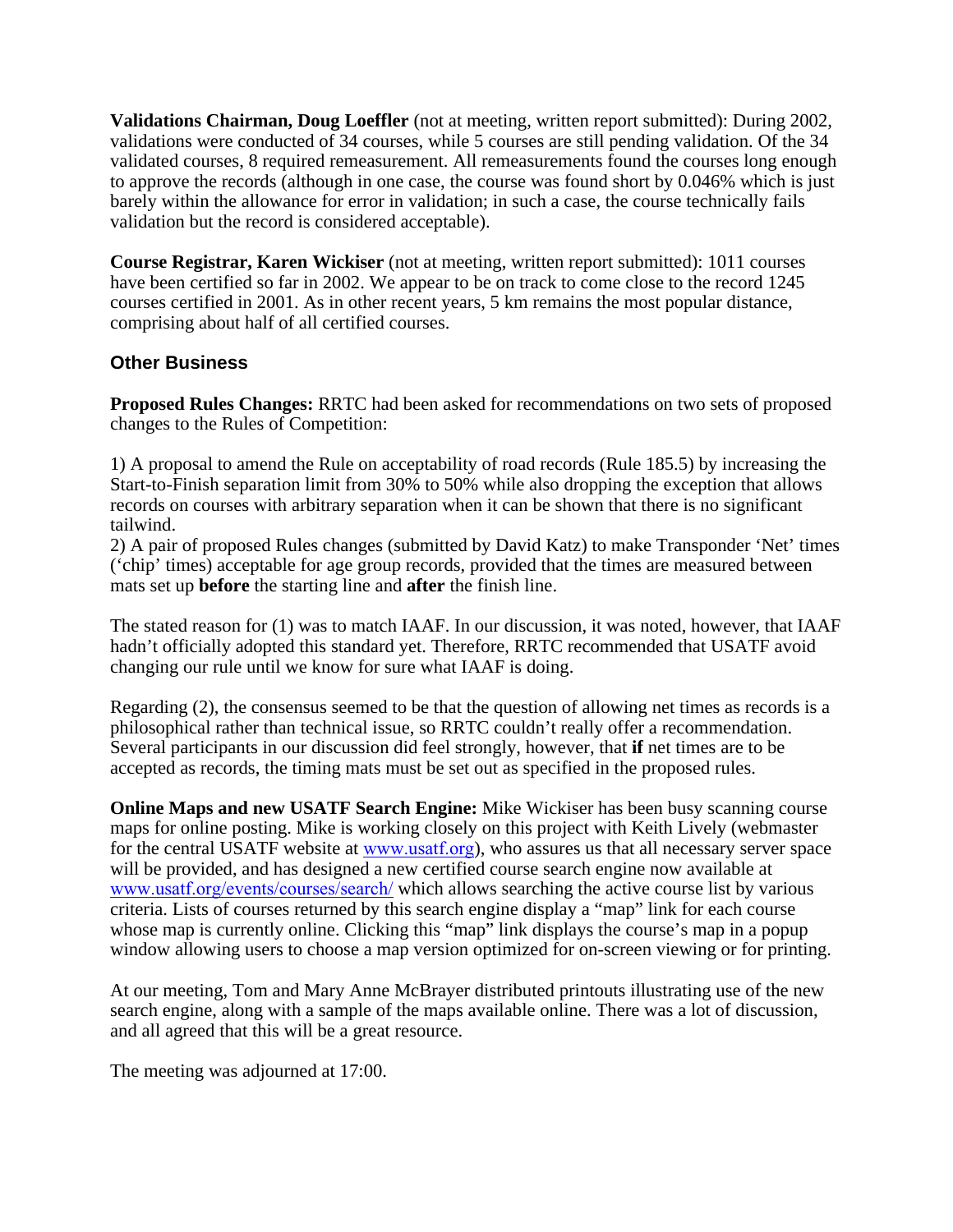# **2nd Meeting — Friday, December 6, 2002**

**Attending:** Bob Baumel, Bill Glauz, Justin Kuo, AC Linnerud, Mary Anne McBrayer, Tom McBrayer, Calvin McGill, Ron Pate, Pete Riegel, Don Shepan, Larry Smithee, Lloyd Stephenson

The meeting was called to order at 16:11 by Tom McBrayer. As is customary for our 2nd RRTC meeting, the first item of business was to present results of our Pacing Contest.

**Measurement Contest:** The contest course in Washington Park, a block west of the Convention hotel, had been laid out by Kansas/Missouri certifier Bill Glauz who also presented the awards at this meeting. Ten people entered the contest. The three closest estimators were 1) Mary Anne McBrayer, 2) Pete Riegel and 3) Bob Baumel, all of whom received gifts commemorating Kansas City. Full results may be viewed on our website at [www.rrtc.net/news/](http://www.rrtc.net/news/) and will also appear in January 2003 *Measurement News*.

**RRTC Budget for 2003:** Pete Riegel reported on the USATF Budget meeting at which he represented RRTC. Prior to that meeting, RRTC had requested \$17,500 but was allotted only \$10,000. Pete gave a three-minute pitch (in contrast to other committee representatives who spoke for a half hour or more) asking for an additional \$4,000 to enable us to do pre-validation measurements of the Olympic Trials Marathon courses, as we normally do prior to each Olympic year. RRTC's position was reinforced by LDR Division Chair Jerry Crockett, who pointed out that pre-validation is necessary to avoid problems such as the short course Alberto Salazar ran on in 1981. Final results of the budgeting process weren't known at the time of our meeting, but we were told by USATF Treasurer Ed Koch to plan for the Olympic Trials pre-validations—and they will be covered.

Note: the Men's Olympic Trials course will be in Birmingham, AL (race to be held Feb 7, 2004) while the Women's course will be in St. Louis, MO (race to be held April 4, 2004).

**Other Discussion:** Calvin McGill reported on status of proposed Rules changes in the LDR sport committees. [Note – Final status of these changes by end of the Convention was: 1) The proposal to increase the separation limit from 30% to 50% was rejected; thus, the pre-existing version of Rule 185.5 remains in effect for USATF road records. 2) The proposal to allow 'net' times for age group records was accepted, provided that timing mats are set out as in the proposal, and provided also that the record-setter wins his or her age group in the race.]

There was more discussion about the online Search Engine. Tom and Mary Anne McBrayer distributed printouts illustrating more of the options. Also, between our Thursday and Friday meetings, Bob Baumel had added links on our RRTC site at [www.rrtc.net](http://www.rrtc.net/) pointing to the new search engine, so you don't have to remember a long URL to access the search engine.

Tom McBrayer stated that increased efforts are needed to promote course certification in our areas. It was noted that in states with a state record keeper and state records, such a system can help motivate race directors to get courses certified. All agreed that certifiers should take every opportunity to promote certification in their areas.

The meeting was adjourned at 16:52.

*Minutes prepared by Bob Baumel, RRTC Secretary*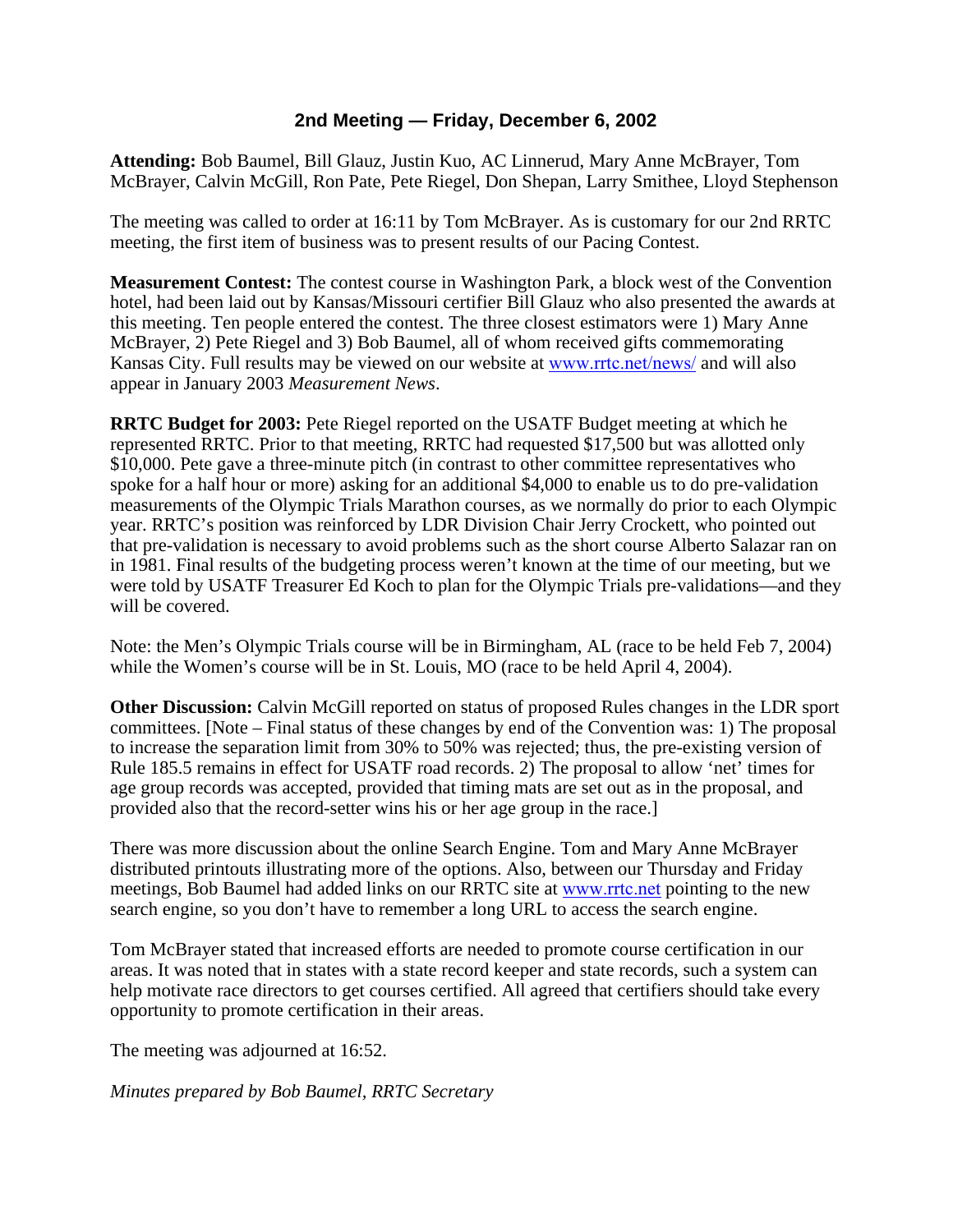# **THE 2002 PACING CONTEST AT THE ANNUAL MEETING**

The course was laid out and measured by Bill Glauz, certifier for the states of Missouri and Kansas. He apologizes for the complexity of the course, but the brick paths were what he had to work with. He used a steel tape for the measurements, and was assisted by his wife, Barb. To handle the multitude of turns, nails were driven between the bricks at appropriate locations, and the tape stretched between the nails. This multitude of turns probably accounts for the generally longer courses by pacing, because it is difficult to estimate partial paces.

The prizes included a number of gifts commemorating Kansas City, including:

- A gift from Hallmark, the Kansas City company with headquarters where the convention was held, Crown Center, named after the Hallmark Crown.
- Barbecue sauce, from a city where barbecue is world famous.
- Pasta from the American Italian Pasta Company, headquartered in Excelsior Springs, MO, a northern suburb of Kansas City.
- Chili seasoning from Williams Foods of Lenexa, Kansas, a western suburb of Kansas City.
- Green Rice Seasoning, for making a featured dish from the famous Stephenson's restaurants and apple farm on the eastern edge of Kansas City.



**L to R: Bob Baumel, Mary Anne McBrayer,Bill Glauz, Pete Riegel - photo by Justin Kuo**

This year we had no problems with award winners not being present. As an aside, Bill paced the course during the layout activity *before* he measured the course. His error, determined after the fact, was + 3.172 meters (0.675%), which would have narrowly defeated Pete. However, he had the home town advantage of knowing the course, so being a gracious host, he refused any prize.

#### Bill Glauz

#### **2002 Measurement-by-Pacing Contest USATF Convention - Kansas City, Missouri**

**Official Distance: 470.078 Meters**

|            |            | Estimated     | Error    | Error          |                    |        |
|------------|------------|---------------|----------|----------------|--------------------|--------|
|            |            | <b>Meters</b> |          | Meters Percent | <b>Place Prize</b> |        |
| Mary Anne  | McBrayer   | 468.495       | $-1.583$ | $-0.34%$       | 1                  | Kansas |
| Pete       | Riegel     | 466.855       | $-3.223$ | $-0.69\%$      | $\overline{2}$     | Kansas |
| Bob        | Baumel     | 474.669       | 4.591    | 0.98%          | 3                  | Kansas |
| <b>Bob</b> | Langenbach | 474.840       | 4.762    | 1.01%          | 4                  |        |
| Steve      | Vaitones   | 475.910       | 5.832    | 1.24%          | 5                  |        |
| Tom        | McBrayer   | 461.816       | $-8.262$ | -1.76%         | 6                  |        |
| Justin     | Kuo        | 480.890       | 10.812   | 2.30%          | 7                  |        |
| Don        | Shepan     | 482.100       | 12.022   | 2.56%          | 8                  |        |
| Andrew     | Heckler    | 499.100       | 29.022   | 6.17%          | 9                  |        |
| Dave       | Gwyn       | 650.084       | 180.006  | 38.29%         | 10                 |        |
| Mean*      |            | 476.075       | 5.997    | 1.28%          |                    |        |
| Median*    |            | 475.910       | 5.832    | 1.24%          |                    |        |
| Std.Dev.*  |            | 10.834        |          |                |                    |        |
|            |            |               |          |                |                    |        |

Kansas City Gifts Plus Tile Kansas City Gifts Plus Coffee Mug Kansas City Gifts

Note: It was later reported by Bob Langenbach that Bob Springer did a GPS measurementy of the course. He reported:

"My distance with the GPS was 424 meters. That was done walking at 2.5 to 3 miles per hour. It is very likely that the distance would be slightly higher with a slower speed as we discussed."

\* Based on Estimates 1-9, only, assuming that # 10 misunderstood map.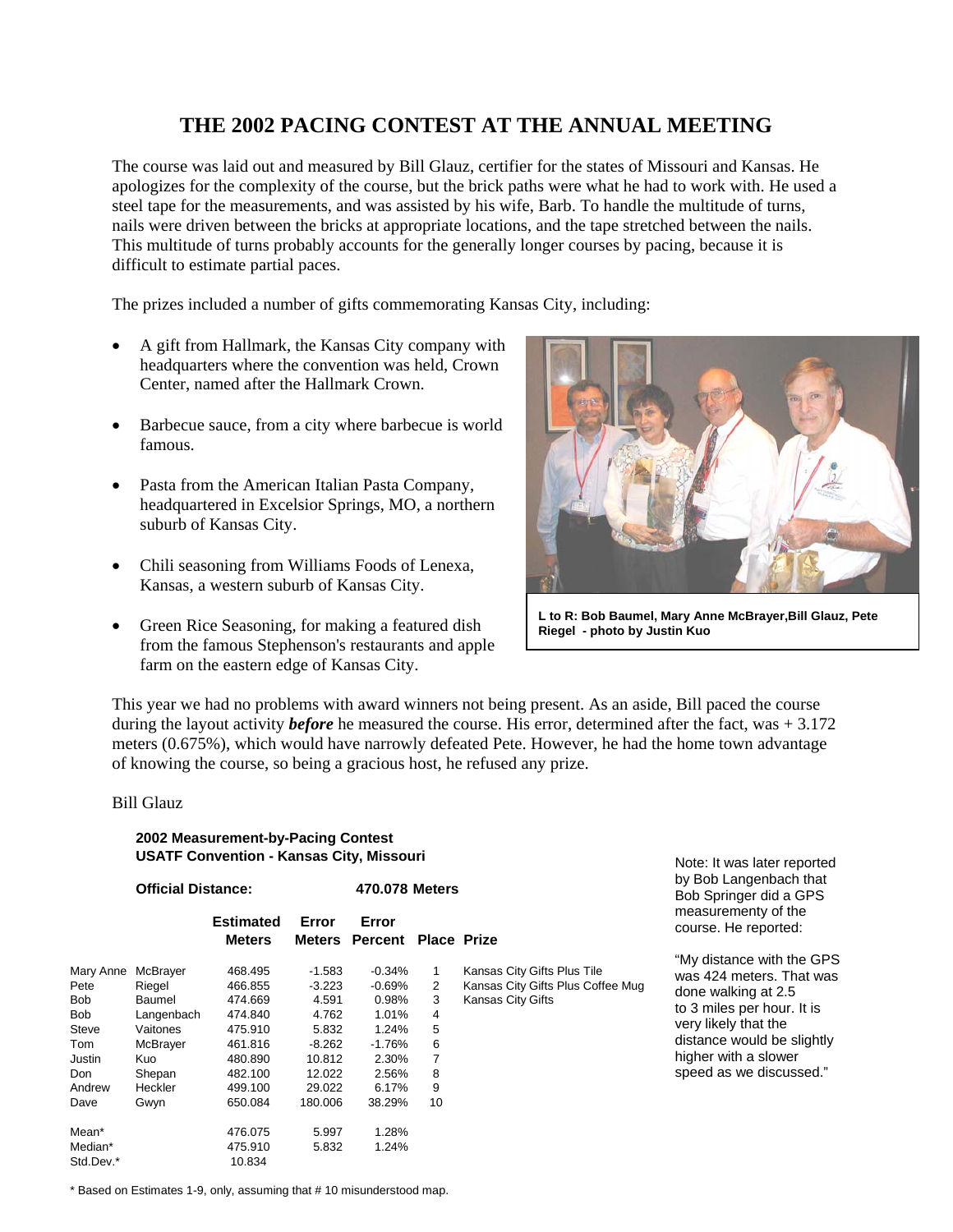# RRTC MEASUREMENT CONTEST

# USA TRACK & FIELD 24TH ANNUAL MEETING : 2 DEC to 8 DEC 2002 Kansas City Hyatt Regency Crown Center Hotel

The course and the calibration course are both in Washington Park, one block West of the Hyatt. The calibration course is 56.91 meters long.

The course is laid out along paved paths in the park. Most of the paths are of brick, which is laid out in a North-South, East-West fashion. Therefore, when the path runs at an angle, the paving has jogs in it. See the illustrations below. The course is to be measured using SPR, except you must stay on the paths and off the grass. The official measurements were made SPR, using a 100-ft steel tape, but always keeping at least 1 foot from the edge of the path, from the bridge rail, and from light posts.



Complete the form below, tear off at line, and place it in the contest entry box not later than 4 p.m. Friday. Measure as often as you like, but limit your participation to only one entry. Prizes at RRTC meeting, 4 p.m. Friday. You must be present to win.

Course Length in Meters, to nearest mm:

Name: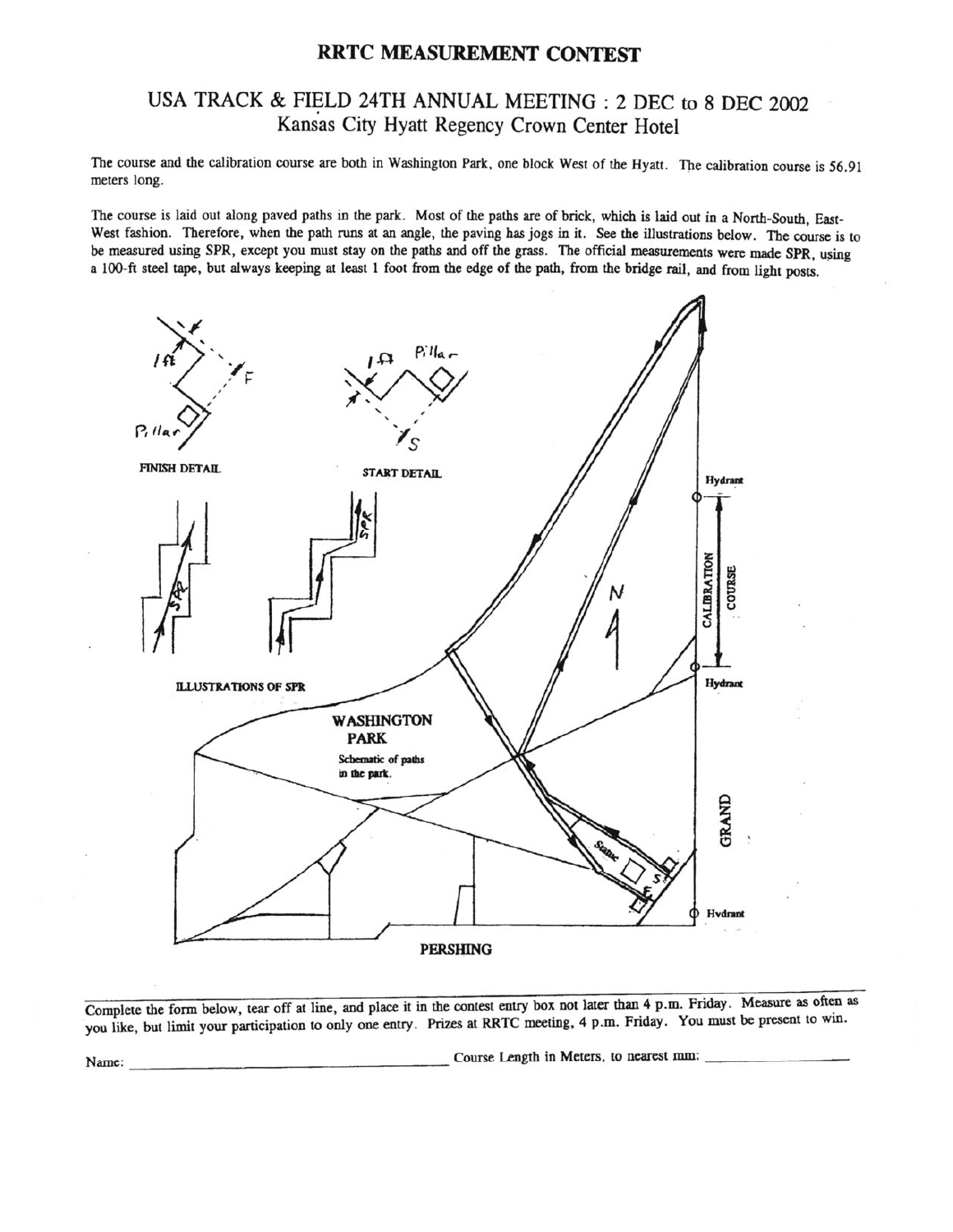#### **PERCENT ERROR RECORDED IN RRTC PACING CONTESTS**

|                      |                         | 1987         | 1988            | 1989               | 1990               | 1991               | 1992             | 1993               | 1994         | 1995     | 1996     | 1997    | 1998     | 1999    | 2000         | 2001     | 2002               | Average            |
|----------------------|-------------------------|--------------|-----------------|--------------------|--------------------|--------------------|------------------|--------------------|--------------|----------|----------|---------|----------|---------|--------------|----------|--------------------|--------------------|
|                      |                         |              |                 |                    |                    |                    |                  |                    |              |          |          |         |          |         |              |          |                    |                    |
| Wayne                | Armbrust                |              |                 |                    |                    |                    | $-0.72$          |                    | 1.15         | 1.86     | 1.74     | $-1.44$ |          |         |              |          |                    | 0.83               |
| <b>Bob</b><br>Marcia | Baumel<br>Baumel        | 0.07<br>0.02 |                 | $-3.03$            | $-0.91$            | 2.63<br>4.37       |                  | $-1.03$            | $-1.18$      | $-0.52$  | 0.29     | 2.63    | 2.26     | $-0.17$ | $-0.66$      | 0.77     | 0.98               | 0.09<br>2.19       |
| Andy                 | Beach                   |              |                 |                    |                    | $-5.36$            | $-2.42$          |                    |              | $-4.54$  |          |         |          |         |              |          |                    | $-4.11$            |
| Ken                  | Bernard                 |              |                 |                    |                    |                    |                  |                    |              |          |          | $-4.82$ |          |         |              |          |                    | $-4.82$            |
| Michael              | Blanchard               |              |                 |                    |                    |                    | 1.14             |                    |              |          |          |         |          |         |              |          |                    | 1.14               |
| <b>Bob</b>           | Boal                    |              |                 |                    | 27.76              | $-0.19$            | $-4.33$          | 1.72               | 2.75         |          |          |         |          |         |              |          |                    | 5.54               |
| Haig                 | Bohegian                |              |                 |                    | 6.72               |                    |                  |                    |              |          |          |         |          |         |              |          |                    | 6.72               |
| Norm<br>Dan          | <b>Brand</b><br>Brannen | 41.61        | 8.07<br>$-0.21$ | 0.80               | $-0.90$            | 9.56               | $-24.63$         | $-4.00$            | $-6.84$      | 1.44     |          | 3.29    |          |         |              | $-2.11$  |                    | 2.39<br>$-0.21$    |
| Margaret             | <b>Brooke</b>           | $-6.52$      |                 |                    |                    |                    |                  |                    |              |          |          |         |          |         |              |          |                    | $-6.52$            |
| Nick                 | <b>Brooke</b>           | $-6.61$      |                 |                    |                    |                    |                  |                    |              |          |          |         |          |         |              |          |                    | $-6.61$            |
| Jim                  | Brown                   |              |                 | 0.36               |                    |                    |                  |                    |              | $-0.48$  |          |         |          |         |              |          |                    | $-0.06$            |
| Frances              | Childs                  |              |                 |                    |                    | 10.46              |                  |                    |              |          | $-27.34$ |         |          |         |              |          |                    | $-8.44$            |
| Felix                | Cichocki                | 2.14         | 0.76            | 6.51               | 0.99               |                    |                  | $-1.89$            |              |          |          |         |          |         |              |          |                    | 1.70               |
| Sal<br>David         | Corrallo<br>Coyne       |              |                 |                    |                    |                    |                  |                    | $-11.38$     | $-10.11$ | $-1.67$  |         |          | $-1.83$ |              |          |                    | $-7.72$<br>$-1.83$ |
| Robert               | DeCelle                 |              |                 |                    | 187.61             |                    |                  |                    |              |          |          |         |          |         |              |          |                    | 187.61             |
| John                 | Dunaway                 |              |                 | 4.58               |                    |                    |                  |                    |              |          |          |         |          |         |              |          |                    | 4.58               |
| Jim                  | Gerweck                 |              |                 |                    |                    |                    |                  |                    |              |          |          |         | 25.95    | 2.04    | 2.54         |          |                    | 10.18              |
| Karen                | Gerweck                 |              |                 |                    |                    |                    |                  |                    |              |          |          |         |          |         | $-0.61$      |          |                    | $-0.61$            |
| Miriam               | Gomez                   |              | $-3.86$         |                    |                    |                    |                  |                    |              |          |          |         |          |         |              |          |                    | $-3.86$            |
| Sharon               | Good                    |              |                 |                    |                    |                    |                  |                    | 3.13         |          | 15.90    |         |          | 5.57    |              |          |                    | 8.20<br>3.49       |
| Barb<br>Bill         | Grass<br>Grass          |              |                 |                    |                    | $-1.11$<br>$-0.83$ | 12.17<br>$-3.73$ | $-0.60$<br>$-2.57$ |              |          | $-3.13$  | $-0.06$ | $-0.94$  |         |              |          |                    | $-1.88$            |
| Dave                 | Gwyn                    | $-3.33$      |                 | 4.91               | 0.65               | 1.86               | $-10.20$         |                    | 0.63         | 4.55     | $-6.82$  | 4.69    | $-91.41$ |         | 7.4          | 2.58     | 38.29              | $-3.55$            |
| Ben                  | Hablutzel               | $-3.05$      |                 |                    |                    |                    |                  |                    |              |          |          |         |          |         |              |          |                    | $-3.05$            |
| Finn                 | Hansen                  | 3.31         | 4.16            | $-1.02$            | 4.28               |                    | $-0.07$          | $-1.04$            | 2.05         | 2.75     | 1.46     |         |          |         |              |          |                    | 1.77               |
| <b>Bob</b>           | Harrison                |              |                 |                    |                    |                    |                  |                    | $-0.83$      |          | 1.26     |         |          |         |              | $-12.83$ |                    | $-4.13$            |
| Andrew               | Hecker                  |              |                 |                    |                    |                    |                  |                    |              |          |          |         |          |         |              | $-0.11$  | 6.17               | 3.03               |
| Walter               | High                    |              |                 |                    |                    |                    | $-3.34$          |                    |              |          |          |         |          |         |              |          |                    | $-3.34$            |
| Basil<br>.inda       | Honikman<br>Honikman    |              |                 | 5.67               | $-1.22$            | $-29.89$           | $-0.17$          | 1.35               | 2.52<br>3.28 | $-0.06$  |          |         |          |         |              |          |                    | $-3.11$<br>3.28    |
| <b>Bard</b>          | Horton                  |              |                 |                    | $-0.47$            |                    |                  |                    |              |          |          |         |          |         |              |          |                    | $-0.47$            |
| Paul                 | Hronjak                 |              |                 |                    |                    |                    |                  |                    |              | 0.64     |          |         |          |         | 1.12         |          |                    | 0.88               |
| Jim                  | Jacobs                  |              |                 |                    | 28.14              |                    |                  |                    |              |          |          |         |          |         |              |          |                    | 28.14              |
| Alan                 | Jones                   |              |                 | 0.01               | 1.27               |                    |                  |                    |              |          |          |         |          |         |              |          |                    | 0.64               |
| Clain                | Jones                   |              |                 |                    | 0.09               |                    |                  |                    |              |          |          |         |          |         |              |          |                    | 0.09               |
| Bill                 | Keesling                |              |                 |                    |                    | 22.29              |                  |                    |              |          |          |         |          |         |              |          |                    | 22.29              |
| Bill<br>Tom          | Kehoe<br>Knight         | 1.50         |                 |                    |                    |                    |                  |                    |              |          |          |         | 1.10     |         |              |          |                    | 1.10<br>1.50       |
| Carol                | Kuo                     |              |                 |                    |                    | 0.72               |                  |                    | 0.34         | 0.03     | $-0.61$  | 3.08    |          |         |              |          |                    | 0.71               |
| Justin               | Kuo                     |              |                 | 17.14              | $-1.61$            | 0.07               | $-2.85$          | 40.21              | $-1.09$      | 0.16     | 1.43     | 6.00    | $-0.51$  | 1.75    | 1.08         | $-0.72$  | 2.30               | 4.53               |
| <b>Bob</b>           | Langenbach              | $-0.66$      |                 | 3.50               |                    | $-0.93$            | 0.33             | 0.42               | $-0.52$      | 13.55    | $-3.21$  | 3.91    | 1.08     | 3.53    | $-0.29$      | 1.77     | 1.01               | 1.68               |
| Carole               | Langenbach              |              |                 |                    |                    |                    | 1.76             |                    | $-2.23$      |          | 1.06     |         | $-1.12$  | $-0.18$ |              |          |                    | $-0.14$            |
| Mel                  | Lemon                   |              |                 |                    |                    |                    |                  |                    | 157.85       |          |          |         |          |         |              |          |                    | 157.85             |
| Tom                  | Mayda                   | $-2.91$      | 0.14            | 4.06               | $-0.21$<br>$-1.69$ | 0.61               | 2.54             | 2.40               |              |          |          | 3.69    |          | $-1.58$ |              | 1.21     |                    | $-0.21$<br>0.83    |
| Mary Anne<br>Tom     | McBrayer<br>McBrayer    | $-3.66$      | $-2.38$         | $-1.48$            | $-0.90$            | 3.07               | $-0.43$          | 0.52               |              | $-1.53$  | 1.34     | 4.10    | $-0.69$  | $-0.20$ | 1.85<br>0.82 | 1.41     | $-0.34$<br>$-1.76$ | $-0.12$            |
| G                    | Mercator                |              |                 |                    |                    |                    |                  |                    |              |          |          | $-0.70$ |          |         |              |          |                    | $-0.70$            |
| <b>Dick</b>          | Mochrie                 |              |                 |                    |                    |                    | $-6.11$          | 2.13               |              |          |          |         |          |         |              |          |                    | $-1.99$            |
| Gilberto             | Moreno                  |              |                 |                    |                    |                    |                  |                    |              |          |          |         |          |         | $-37.3$      |          |                    | $-37.30$           |
| Wayne                | Nicoll                  | $-1.11$      |                 | $-10.34$           | 0.54               | $-2.55$            |                  | 1.32               | $-1.26$      | 0.10     |          |         |          |         |              |          |                    | $-1.90$            |
| Ron                  | Pate                    |              |                 |                    | $-7.62$            |                    |                  |                    |              |          |          |         |          |         |              | $-2.80$  |                    | $-5.21$            |
| <b>Bob</b>           | Rauch                   |              |                 |                    |                    |                    |                  |                    |              |          |          | 36.38   |          |         |              | 5.90     |                    | 21.14<br>$-1.29$   |
| <b>Rick</b><br>Joan  | Recker<br>Riegel        | $-0.79$      | $-2.22$<br>1.74 | $-0.17$<br>$-3.35$ | $-1.96$<br>$-1.40$ | 2.28               |                  | $-1.17$            |              |          |          | 13.65   | $-4.38$  |         |              |          |                    | 1.05               |
| Pete                 | Riegel                  | $-1.00$      | 0.95            | 0.08               | $-0.52$            | $-1.25$            | $-0.39$          | 0.13               | $-0.99$      | 1.16     | $-1.03$  | 3.50    | $-0.46$  | 0.60    | 0.11         |          | $-0.69$            | 0.01               |
| <b>Bruce</b>         | Robinson                |              |                 |                    |                    |                    |                  |                    | 4.00         |          |          |         |          |         |              |          |                    | 4.00               |
| Ron                  | Scardera                |              |                 |                    |                    |                    |                  |                    |              |          | $-4.52$  |         |          |         |              |          |                    | $-4.52$            |
| Larry                | Schloss                 |              |                 | 2.07               |                    |                    |                  |                    |              |          |          |         |          |         |              |          |                    | 2.07               |
| Don                  | Shepan                  |              |                 |                    |                    |                    |                  |                    | $-0.82$      |          | 2.75     | 67.39   | $-1.19$  | $-0.86$ |              | $-1.90$  | 2.56               | 9.70               |
| Jim<br>Jim           | Skelly<br>Smith         | 0.86         |                 |                    |                    |                    |                  |                    | 0.15         |          |          |         |          |         |              |          |                    | 0.15<br>0.86       |
| Christine            | Steele                  |              |                 |                    |                    |                    | $-1.83$          |                    |              |          |          |         |          |         |              |          |                    | $-1.83$            |
| Phil                 | Stewart                 |              |                 |                    |                    |                    |                  |                    | 6.48         |          |          |         |          |         |              |          |                    | 6.48               |
| Stephen              | Tabb                    | 0.62         |                 |                    |                    |                    |                  |                    |              |          |          |         |          |         |              |          |                    | 0.62               |
| Bob                  | Thurston                |              | 0.84            |                    |                    |                    |                  |                    |              |          |          |         |          |         |              |          |                    | 0.84               |
| George               | Tillson                 |              |                 |                    |                    |                    |                  |                    | $-1.65$      | 2.43     |          |         |          |         |              |          |                    | 0.39               |
| Peter                | Torres, Jr.             |              |                 |                    | 33.21              |                    |                  |                    |              |          |          |         |          |         |              |          |                    | 33.21              |
| David<br>Steve       | Troy<br>Vaitones        |              |                 |                    |                    | 18.38              |                  |                    |              |          | $-5.57$  |         |          |         | 1.22         | 0.75     | 1.24               | 18.38<br>$-0.59$   |
| George               | Vernosky                |              |                 |                    | 27.30              | $-1.49$            | $-4.68$          | 1.31               | 0.50         |          |          |         |          |         |              |          |                    | 4.59               |
| Karen                | Wickiser                |              |                 |                    | $-1.53$            |                    | $-5.02$          |                    |              | 0.19     |          |         |          |         |              |          |                    | $-2.12$            |
| Mike                 | Wickiser                |              |                 |                    | 2.49               | 0.22               | $-0.86$          | 2.36               | 0.00         | 0.98     | 2.39     |         |          |         | 3.76         | $-1.62$  |                    | 1.08               |
| Ric                  | Wilson                  |              |                 |                    |                    |                    |                  |                    |              |          |          | $-2.92$ |          |         |              |          |                    | $-2.92$            |
| New Eye in the Sky   |                         |              |                 |                    |                    |                    |                  |                    |              |          |          |         |          |         |              | 0.95     |                    | 0.95               |

| Contestants          | 18      |         | 18       | 26      | 22     | $\sim$<br><u>__</u> | 18      | 25     | 19               | 19       |         |          |             |                          |         | 10           |
|----------------------|---------|---------|----------|---------|--------|---------------------|---------|--------|------------------|----------|---------|----------|-------------|--------------------------|---------|--------------|
| Median               | $-0.72$ | 0.76    | 0.58     | $-0.06$ | 0.42   | 1.83                | 0.47    | 0.15   | 0.19             | 0.29     | 3.50    | $-0.49$  | <b>1.58</b> | $\overline{A}$<br>. . 12 | .62     | 1.13         |
| Average              | .19     | 0.71    | .68      | 10.85   | 0.83   | $-2.30$             | 2.37    | 7.18   | 0.56             | 1.24     | 9.08    | $-5.86$  | 0.79        | $-2.18$                  | $-0.45$ | 4.98         |
| <b>Std Deviation</b> |         | 3.45    | 5.57     | 40.42   | 9.61   | 7.15                | 10.24   | 34.70  | 4.76             | 8.23     | 18.08   | 28.04    | 2.26        | 1.87                     | 4.06    | 11.91        |
| High                 | 41.61   | 8.07    | 17.14    | 187.61  | 22.29  | 12.1<br>$-$         | 40.21   | 157.85 | 13.55            | 15.90    | 67.39   | 25.95    | 5.57        | ـ 40. ،                  | 5.90    | 38.29        |
| LOW                  | $-6.64$ | $-3.86$ | $-10.34$ | 7.62    | -29.89 | $-24.63$            | $-4.00$ | 11.38  | $-10.$<br>$\sim$ | $-27.34$ | $-4.82$ | $-91.4*$ | 1.83        | $-37.30$                 | 12.83   | 1.76<br>$-1$ |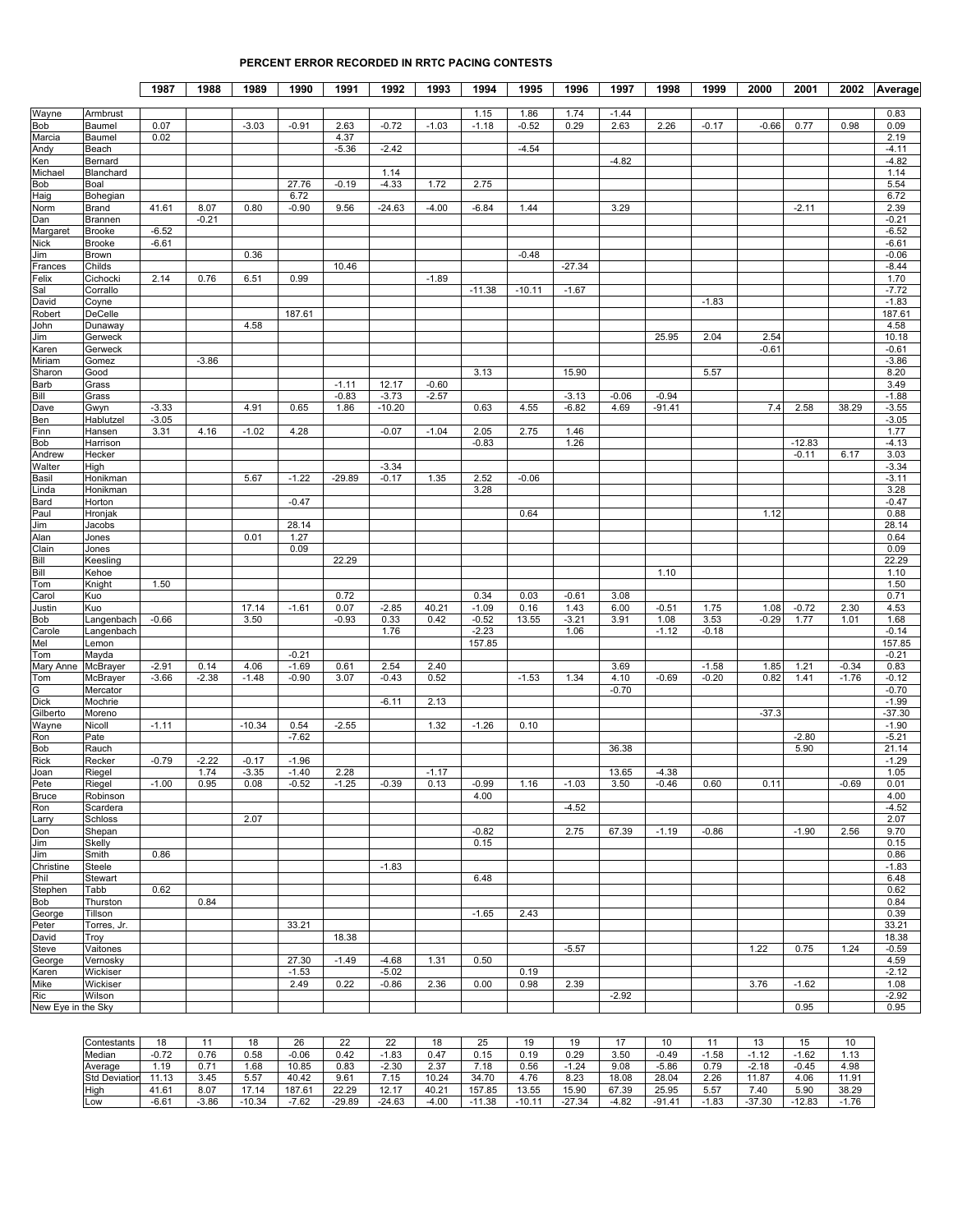# **USATF/RRTC CERTIFIED COURSE LIST**

**New Entries, November - December 2002**

|              | <b>DISTANCE COURSE ID</b>  | SТ     | <b>LOCATION</b>             | m/km<br><b>COURSE NAME/RACE</b>                                 | pct<br><b>DROP</b> | SEP            | <b>MEASURER</b>     | <b>REPLACES</b> |
|--------------|----------------------------|--------|-----------------------------|-----------------------------------------------------------------|--------------------|----------------|---------------------|-----------------|
| 10 km        | AR 02010 DLP               | A      | <b>Hot Springs</b>          | SPA 10k West Mountains                                          | -0.6               | 1.8            | R Rowland           |                 |
| <b>10 km</b> | AZ 00203 GAN               | A      | Phoenix                     | Phoenix New Times 10 km                                         | 0                  | 0.7            | R Strachan          | AZ98004 FC      |
| 10 km        | AZ 02001 GAN               | A      | Fort Huachuca               | M I Heritage Run                                                | 0                  | 1              | <b>G</b> Newman     | AZ99014 FC      |
| 5 km         | AZ 02002 GAN               | A      | Phoenix                     | Phoenix New Times 5 km                                          | 0                  | 3.7            | R Strachan          | AZ98005 FC      |
| 5 km         | AZ 02004 GAN               | A      | Tucson                      | Race for the Cure                                               | 0                  | 1.2            | R Strachan          |                 |
|              | 21.0975 km AZ 02005 GAN    | A      | Mesa                        | Valley of the Sun Half Marathon 5.2                             |                    | 29.8           | <b>G</b> Newman     |                 |
| 42.195 km    | AZ 02006 GAN               | Α      | Mesa                        | Valley of the Sun Marathon                                      | 2.6                | 14.9           | <b>G</b> Newman     | AZ02008 ETM     |
| 42.195 km    | CA 02009 TK                | Α      | San Jose                    | Silicon Valley Marathon                                         | 0                  | 0.76           | T Knight            | CA99013 TK      |
| 50 km        | CA 02010 TK                | Α      | Stanford                    | Silicon Valley Speedster Ultra                                  | 0                  | 0              | T Knight            |                 |
| 1 km         | CA 02011 TK                | Α      | Stanford                    | Silicon Valley Speedster Ultra                                  | 0                  | 0              | T Knight            |                 |
| 42.195 km    | CA 02030 RS                | Α      | <b>Culver City</b>          | Western Hemisphere Marathon                                     | 0                  | 0              | R Scardera          |                 |
|              | 21.0975 km CA 02031 RS     | Α      | <b>Culver City</b>          | Western Hemisphere Hmar                                         | 0                  | 0              | R Scardera          |                 |
| 5 km         | CA 02032 RS                | Α      | Sacramento                  | Goore's Pregnant Walk & 5k Run 0                                |                    | 0.6            | D Thurston          |                 |
| 42.195 km    | CA 02033 RS                | Α      | Santa Clarita               | 2002 Santa Clarita Marathon                                     | 3.29               |                | 36.25 R Smith       | CA99021 RS      |
| 1 mi         | CA 02034 RS                | A      | Agoura Hills                | Disco Dash Mile                                                 | 0                  | 2.48           | R Scardera          |                 |
| 5 km         | CA 02035 RS                | Α      | San Diego                   | San Diego Thanksgiving Day 5 km13.2 48                          |                    |                | <b>G</b> Rahill     |                 |
| 5 km         | CA 02036 RS                | Α      | Guasti                      | Manna Relief 5k Run/Walk                                        | 0                  | 9              | R Scardera          |                 |
| 5 km         | CA 02037 RS                | Α      | La Habra                    | I love La Habra 5 km                                            | 0                  | 0.06           | R Scardera          |                 |
| 10 km        | CA 02038 RS                | Α      | La Habra                    | I love La Habra 10 km                                           | 0                  | 0.03           | R Scardera          |                 |
| 5 km         | CO02028 DP                 | Α      | Severance                   | Paint Brush Plod                                                | 0                  | 0              | <b>S</b> Forrester  |                 |
| 10 km        | CO02029 DP                 | Α      | Severance                   | Paint Brush Plod                                                | 0                  | 0              | <b>S</b> Forrester  |                 |
| 42.195 km    | CT 02015 DR                | Α      | East Lyme                   | Mystic Places Marathon                                          | 0                  | 0              | Guido Bros          |                 |
| 4 mi         | CT 02016 DR                | Α      | Wallingford                 | Fishbein 4 Miler                                                | 0                  | 0.7            | <b>B</b> Stephenson |                 |
| 5 km         | FL 02032 DL                | Α      | Sunny Isles                 | POAT 5k Run/Walk                                                | 0                  | 2.4            | GWitkowski          |                 |
| 5 km         | FL 02033 DL                | A      | Apalachicola                | <b>Redfsh Run</b>                                               | 0                  | 0.2            | <b>B</b> McGuire    |                 |
| Cal          | FL 02034 DL                | Α      | Islamorada                  | Islamorada MM80 1000 ft.                                        | 0                  | 100            | D Nelson            |                 |
| 10 km        | FL 02035 DL                | Α      | Islamorada                  | Islamorada Columbus Day 10k                                     | 0                  | 98.1           | MNelson             |                 |
| 5 km         | IL 02077 JW                | A      | Evanston                    | Adrenaline Rush 5k                                              | 0                  | 0.8            | J Knoedel           |                 |
|              | 21.0975 km IL 02078 JW     | A      | Chicago                     | Chicago Half Marathon                                           | 0                  | 0              | J Knoedel           | IL 01086 JW     |
| 5 km         | IL 02079 JW                | Α      | Lake Zurich                 | Lake Zurich 5k                                                  | 0                  | $\overline{4}$ | C Hinde             |                 |
| 10 km        | IL 02080 JW                | A      | Lake Zurich                 | Lake Zurich 10k                                                 | 0                  | $\overline{2}$ | C Hinde             |                 |
| 5 km         | IL 02081 JW                | Α      | Wheaton                     | Run For the Mind 5k                                             | 0                  | 0.08           | C Hinde             |                 |
| 10 km        | 02082 JW<br>IL.            | Α      | Wheaton                     | Run For the Mind 10k                                            | 0                  | 0.6            | C Hinde             |                 |
| 5 km         | IL 02083 JW                | Α      | <b>Morris</b>               | Cornfest 5k Fun Run                                             | 0                  | 0              | C Hinde             | IL 02035 JW     |
| 5 km         | IL 02084 JW                | A      | Downers Grove               | Trick or Treat 5k                                               | 0                  | $\overline{7}$ | C Hinde             |                 |
| 5 km         | IL 02085 JW                | Α      | Arlington Heights           | Fan Fest 5k                                                     | 0                  | 0.7            | C Hinde             |                 |
| 5 km         | IL 02086 JW                | Α      | <b>Brookfield</b>           | Brookfield Zoo Run Run 5k                                       | 0                  | 1.6            | C Hinde             | IL 90012 JW     |
| 4.1384 km    | IL 02087 JW                | Α      | Huntley                     | 24 Hour Inline Skate                                            | 0                  | 0              | C Hinde             | IL 02057 JW     |
| 42.195 km    | IL 02088 JW                | AV     | Chicago                     | LaSalle Bank Chicago Marathon                                   | 0                  | 5.1            | C Hinde             | 01100 JW<br>IL. |
|              | 21.0975 km IN 01020 MW     | Α      | Indianapolis                | 2001 World Police & Fire Games-0.15                             |                    | 17             | J Sauer             |                 |
| Cal          | IN 01501 JG                | Α      | Indianapolis                | I.U.P.U.I. 1000 feet Calibration                                | 0                  | 100            | J Sauer             |                 |
| 8 km         | IN 02009 JG                | Α      | Bloomington                 | I.U. Scholarship Run 8k                                         | 0                  | 5              | J Sauer             |                 |
| 5 km         | IN 02010 JG                | Α      | Bloomington                 | <b>Bloomington YMCA 5k</b>                                      | 0                  | 2.2            | J Sauer             |                 |
| 5 km         | IN 02012 MW                | Α      | Elletsville                 | Quarters for Kids 5k                                            | 0                  | 0              | J Sauer             |                 |
| 5 km         | IN 02012 JG                | Α      | Bloomington                 | Jill Behrman Run for the End Zone0                              |                    | 3              | J Sauer             |                 |
| Cal          | IN 02013 MW                | Α      | Indianapolis                | Lawton Loop 1000 ft. Calibration 0                              |                    | 100            | J Sauer             |                 |
| Cal          | IN 02014 MW                | Α      | Indianapolis                | Sedlack Lane 1000 ft. Calibration 0                             |                    | 100            | J Sauer             |                 |
| 5 km<br>Cal  | IN 02015 MW<br>IN 02505 JG | Α<br>Α | Indianapolis<br>Bloomington | Heather Hills Baptist Church 5k<br>Indiana University 1000 feet | 0<br>0             | 0.06<br>100    | J Sauer<br>J Sauer  |                 |
| 5 km         | KS 02041 BG                | Α      | Wichita                     | <b>Great Pumpkin Run</b>                                        | $-0.6$             | 3.6            | L Richardson        | KS92036 BG      |
| 42.195 km    | KS 02046 BG                | A      | Abilene                     | Eisenhower Marathon                                             | 0                  | 0              | L Richardson        |                 |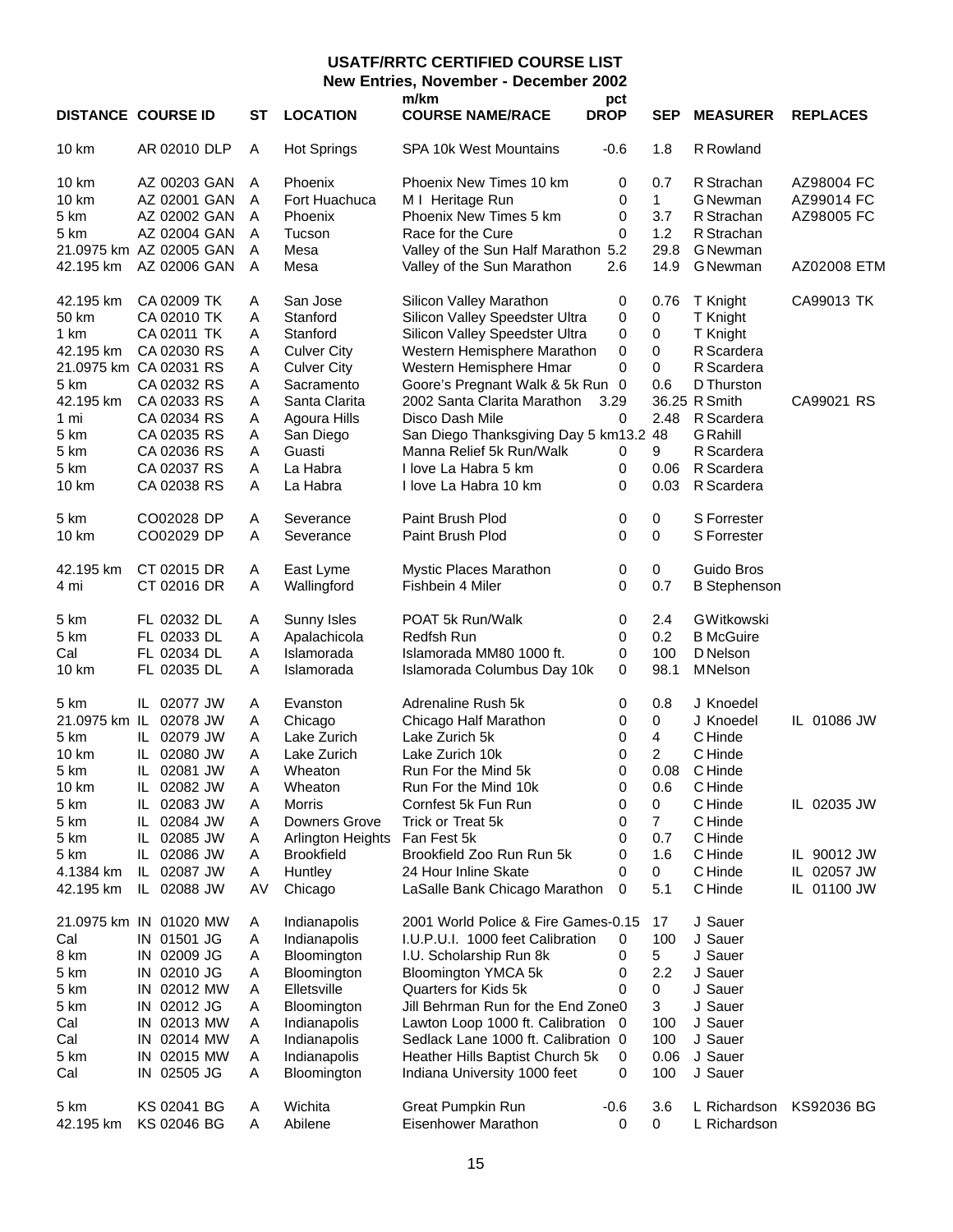|            | <b>DISTANCE COURSE ID</b> | SТ | <b>LOCATION</b>      | <b>COURSE NAME/RACE</b>                   | <b>DROP</b> | <b>SEP</b> | <b>MEASURER</b>    | <b>REPLACES</b>   |
|------------|---------------------------|----|----------------------|-------------------------------------------|-------------|------------|--------------------|-------------------|
| 4 mi       | LA 00004 PR               | Α  | <b>New Orleans</b>   | Crescent City Classis (4mile split) 0.23  |             | 52         | P Riegel           |                   |
| 5 mi       | LA 00005 PR               | Α  | New Orleans          | Crescent City Classis (5mile split) 0.19  |             | 57         | P Riegel           |                   |
| 2 mi       | LA 00006 PR               | Α  | New Orleans          | Crescent City Classic (2 mile split) 0.47 |             | 21.5       | P Riegel           |                   |
| 5 km       | LA 00007 PR               | Α  | New Orleans          | Crescent City Classis (5 km split) 0.3    |             | 40         | P Riegel           |                   |
|            |                           |    |                      |                                           |             |            |                    |                   |
|            | 21.0975 km MA02025 RN     | A  | <b>Boston</b>        | B.A.A. Half Marathon                      | 0.03        | 1.08       | R Nelson           | MA01028 RN        |
| 8 km       | MD02018 JS                | A  | <b>Baltimore</b>     | JFX 8k                                    | 0           | 0          | J Sissala          | MD99009 JS        |
| 42.195 km  | ME02003 RN                | Α  | <b>Bar Harbor</b>    | Mount Desert Island Marathon 0.07         |             |            | 36.73 R Nelson     |                   |
| 8 km       | MN02027 RR                | Α  | Hastings             | Gobble                                    | 0           | 0.1        | <b>R</b> Recker    |                   |
| 5 km       | MN02028 RR                | Α  | White Bear Lake      | <b>Bear Tracks</b>                        | $-0.2$      | 1.5        | <b>DWright</b>     |                   |
| 5 km       | MN02029 RR                | Α  | Minneapolis          | Reindeer Run                              | 0.2         | 1.7        | <b>DWright</b>     |                   |
| 5 km       | MN02030 RR                | Α  | Edina                | Winter Waddle                             | 0           | 0          | <b>DWright</b>     |                   |
| 10 km      | MO02042 BG                | A  | St. Louis            | Spirit of St. Louis                       | $\pmb{0}$   | 0.61       | T Eckelman         |                   |
|            | 21.0975 km MO02043 BG     | Α  | Kansas City          | Humana River Crown Plaza                  | 0.28        |            | 0.078 L Joline     |                   |
| 42.195 km  | MO02044 BG                | Α  | <b>Kansas City</b>   | Humana River Crown Plaza                  | 0.28        |            | 0.039 L Joline     |                   |
| 5 km       | MO02045 BG                | Α  | St. Charles          | Stop the Violence                         | 0           | 12.9       | D Spetnagel        |                   |
| 5 km       | MO02047 BG                | Α  | Town & Country       | Queeny Park 5k                            | 0.6         | 3.2        | D Spetnagel        |                   |
| 5 km       | MO02048 BG                | A  | <b>Overland Park</b> | Thanksgiving Day Sprint & Stroll          | $\mathbf 0$ | 4.1        | K Raymer           |                   |
| 4 mi       | MO02049 BG                | Α  | Kansas City          | Ward Parkway Fall Festival                | 0           | 0          | L Joline           |                   |
| 5 km       | MO02050 BG                | Α  | Kirkwood             | Road to Healing                           | $\mathbf 0$ | 12.9       | P Quigg            |                   |
| 10 km      | MO02051 BG                | Α  | Kirkwood             | Road to Healing                           | 0           | 6.4        | P Quigg            |                   |
| 21.0975 km | MO02052 BG                | Α  | Topeka               | Topeka to Auburn                          | -1          | 76         | L Joline           |                   |
| 5 km       | <b>NC02048 PH</b>         | A  | Raleigh              | Second Empire (alternate)                 | 0           | 0          | P Hronjak          |                   |
| 5 km       | <b>NC02049 PH</b>         | Α  | Raleigh              | <b>Delores Reardon Memorial</b>           | $-0.55$     | 2.4        | P Hronjak          |                   |
| 1 mi       | <b>NC02050 PH</b>         | Α  | Raleigh              | Delores Reardon Memorial                  | 3.6         | 13         | P Hronjak          |                   |
| Cal        | <b>NC02050 PH</b>         | Α  | Charlotte            | Bob Beatty Rd. 1000.5989 ft               | 0           | 100        | T Rhodes           | <b>NC01038 PH</b> |
| 5 km       | <b>NC02051 PH</b>         | Α  | Charlotte            | Hopebuilders 5k                           | $\,0\,$     | 2.7        | T Rhodes           | <b>NC97048 PH</b> |
| 8 km       | <b>NC02052 PH</b>         | Α  | Cary                 | Care 'N Share 8k                          | 0           | 0          | P Hronjak          | <b>NC00049 PH</b> |
| 5 km       | NJ 02004 LMB              | Α  | Millstone Twp.       | Witches Hollow Run                        | 0           | 0          | L Baldasari        |                   |
| 5 km       | NJ 02006 LMB              | Α  | Maplewood            | Maplewood 5k                              | 0           | 0.13       | P Hess             |                   |
| 5 km       | NJ 02007 LMB              | Α  | Edison               | Lightning 5k 2002                         | 0           | 0          | P Hess             |                   |
| 42.195 km  | <b>NM02003 DS</b>         | Α  | Las Cruces           | Rio Grande Marathon                       | 0           |            |                    |                   |
|            |                           |    |                      |                                           |             | 0.25       | D Shepan           |                   |
| 10 km      | NY 02051 AM               | A  | <b>Baldwinsville</b> | Bud Run 10k                               | 0           | 1          | D Hughes           | NY00045 AM        |
| 5 km       | NY 02055 AM               | Α  | Saratoga Springs     | Saratoga Spa State Park 5k                | 0           | 6.9        | J Gilmer           |                   |
| 10 km      | NY 02061 AM               | Α  | Old Forge            | CAA/CM7 10k                               | 0           | 0          | D Oja              |                   |
| 5 km       | NY 02062 AM               | A  | Old Forge            | CAA/CM7 5k                                | 0           | 0          | D Oja              |                   |
| 10 km      | NY 02063 AM               | Α  | Endwell              | Octoberfast 10k                           | 0           | 0.19       | A Mazza            | NY89025 AM        |
| 5 km       | OH02048 PR                | A  | Monclava             | Wabash-Montclava 5k                       | 0           | 0.96       | E O'Reilly         |                   |
|            | 21.0975 km OR02004 LB     | A  | Sunriver             | Pacific Crest Half Marathon               | 0           | 2.6        | J Atherton         |                   |
| 42.195 km  | OR02005 LB                | Α  | Sunriver             | Pacific Crest Marathon                    | 0           | 1.3        | J Atherton         |                   |
| 50 mi      | PA 02020 WB               | A  | Boalsburg            | Tussey Mountain 50 Mile Relay             | 0           | 0          | <b>B</b> Boozer    |                   |
| 42.195 km  | RI 02008 RN               | A  | Providence           | Ocean State Marathon                      | 0.45        | 1.66       | R Nelson           | RI 01010 RN       |
| 5 km       | SC 02023 BS               | A  | Isle of Palms        | Isle of Palms Connector 5k                | 0           | 3.4        | <b>MDesrosiers</b> |                   |
|            | 21.0975 km SC 02024 BS    | A  | Columbia             | Governor's Cup Half Marathon 0.09         |             | 2.5        | T Rhodes           | SC96032 BS        |
| 5 km       | SC 02025 BS               | Α  | Tega Cay             | Grande View 5k                            | 0           | 0.91       | <b>E</b> Guettler  |                   |
| 5 km       | SC 02026 BS               | Α  | Summerville          | Run With the Dolphins 5k                  | 0           | 3.4        | <b>MChodnicki</b>  |                   |
| 10 km      | SC 02027 BS               | Α  | Spartanburg          | Space Race 10k                            | 2           | 1.8        | R Johnson          |                   |
| 42.195 km  | TN 02029 RH               | A  | Memphis              | St. Jude Memphis Marathon                 | 0.2         | 0.66       | R McCrarey         |                   |
|            | 21.0975 km TN 02030 RH    | Α  | Memphis              | ST. Jude Memphis Half Marathon0.43        |             | 1.3        | R McCrarey         |                   |
| Cal        | TN 02047 PR               | Α  | Clarksville          | Hwy 13 & 48 Calibration 300.72m 0         |             | 100        | P Riegel           |                   |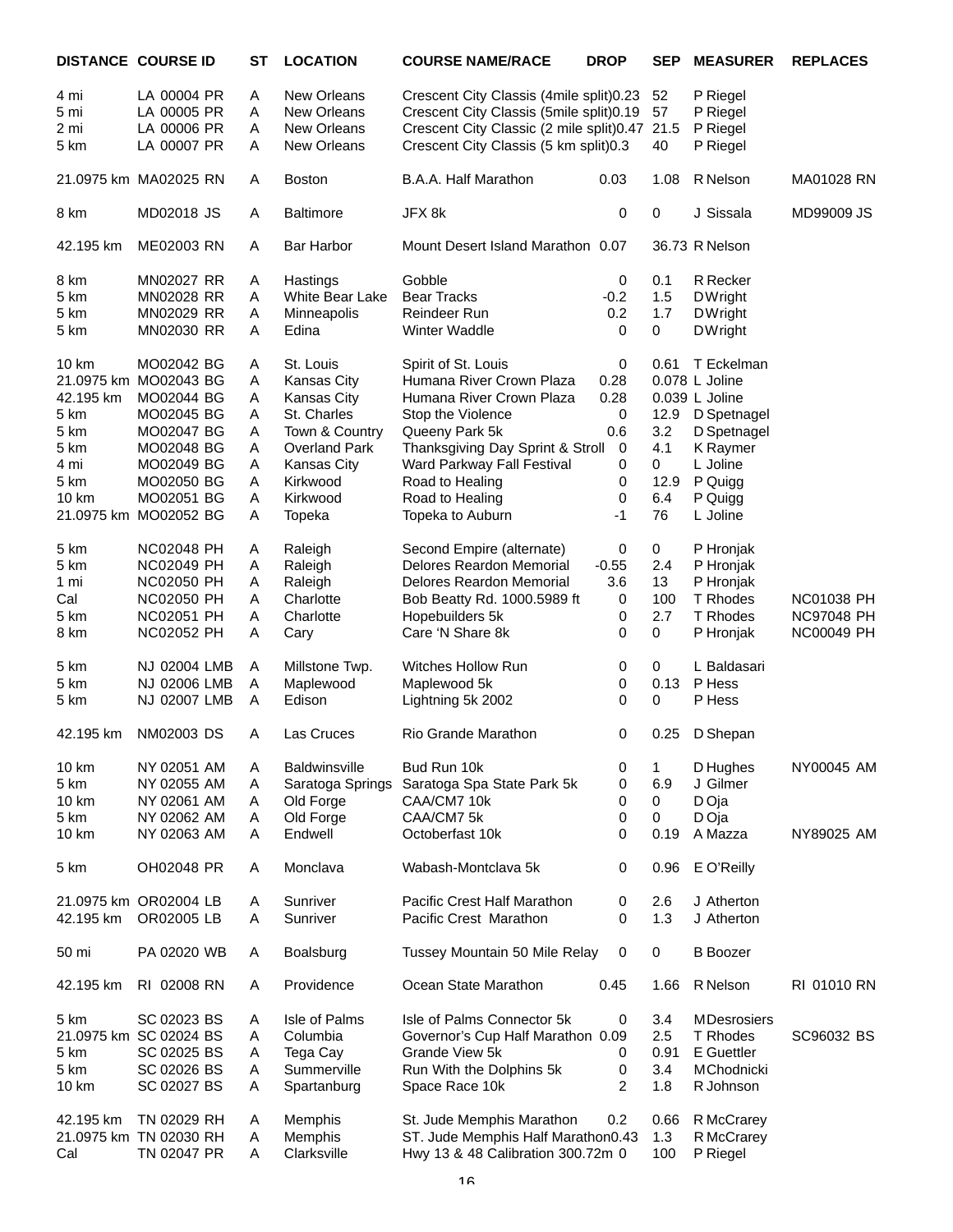|                   | <b>DISTANCE COURSE ID</b>                    | SТ | <b>LOCATION</b>    | <b>COURSE NAME/RACE</b>                                 | <b>DROP</b>  | <b>SEP</b>     | <b>MEASURER</b>   | <b>REPLACES</b>    |  |
|-------------------|----------------------------------------------|----|--------------------|---------------------------------------------------------|--------------|----------------|-------------------|--------------------|--|
|                   | 21.0975 km TX 02018 JF                       | Α  | Austin             | Motive Bison Stampede Hmar                              | 0            | 0.48           | J Ferguson        |                    |  |
| 5 km              | TX 02019 JF                                  | Α  | Canyon Lake        | Elf Tabitha 5k                                          | -9           | 8              | J Ferguson        |                    |  |
| 5 km              | TX 02020 JF                                  | Α  | Austin             | 3M 5k                                                   | 7.4          | 80             | J Ferguson        |                    |  |
| 5 km              | TX 02021 JF                                  | Α  | Austin             | Race for the Cure                                       | $-1$         | 20             | J Ferguson        | <b>TX02016 JF</b>  |  |
| 5 km              | TX 02022 JF                                  | Α  | <b>Lake Travis</b> | Hill Country 5k                                         | 0            | 0              | J Ferguson        |                    |  |
| 42.195 km         | TX 02023 JF                                  | Α  | Abilene            | Marathon of the Great Southwest 0                       |              | 0              | J Ferguson        |                    |  |
|                   | 21.0975 km TX 02024 JF                       | Α  | Austin             | 3M Half Marathon                                        | 6.1          | 83.9           | J Ferguson        |                    |  |
| $12 \, \text{mi}$ | TX 02026 JF                                  | Α  | Austin             | Decker Challenge                                        | 0            | 0              | J Ferguson        |                    |  |
| 25 km             | TX 02027 JF                                  | Α  | Austin             | Strasburger 25k Run for the Hills 0                     |              | 0.6            | J Ferguson        | TX01026 JF         |  |
| 30 km             | TX 02028 JF                                  | Α  | <b>Buda</b>        | RunTex 30k                                              | 0            | 0.3            | J Ferguson        | <b>TX99116 ETM</b> |  |
| 5 km              | TX 02046 PR                                  | Α  | Keller             | SEAS Fall Fest 5k V.2.0                                 | 0            | 1.8            | <b>B</b> Boerner  | TX01055 PR         |  |
| 42.195 km         | TX 02093 ETM                                 | Α  | San Antonio        | San Antonio Marathon                                    | $-0.14$      | 0.3            | <b>MValencia</b>  | <b>TX01096 ETM</b> |  |
| 10 km             | TX 02094 ETM                                 | Α  | Houston            | Houston Press Dome Run                                  | 0            | 3              | E McBrayer        | <b>TX01016 ETM</b> |  |
| 5 km              | TX 02095 ETM                                 | A  | Dallas             | Trek for Tech                                           | 0            | $\overline{2}$ | C Clines          |                    |  |
| 42.195 km         | TX 02096 ETM                                 | Α  | Dallas             | Dallas White Rock Marathon                              | 0            | 0              | A Beach           |                    |  |
| 5 km              | <b>TX 02097 ETM</b>                          | Α  | Sugar Land         | Run for the Son 5k                                      | 0            | 0              | R Barnhill        |                    |  |
| 5 km              | TX 02098 ETM                                 | A  | Houston            | Conoco Phillips Rodeo Run 2003-0.9                      |              | 11.6           | E McBrayer        |                    |  |
| 10 km             | TX 02099 ETM                                 | Α  | Houston            | Conoco Phillips Rodeo Run 2003-0.44                     |              | 16             | E McBrayer        | <b>TX01116 ETM</b> |  |
| 10 km             | TX 02101 ETM                                 | A  | Fort Worth         | Fort Worth YMCA Turkey Trot                             | $\mathbf{1}$ | 2.25           | C Clines          | <b>TX99081 ETM</b> |  |
| 10 km             | TX 02102 ETM                                 | Α  | Mission            | Friendship Run 10k                                      | $-0.4$       | 71             | R Soler           | <b>TX01103 ETM</b> |  |
| 5 km              | TX 02103 ETM                                 | A  | Fort Worth         | Jingle Bell Run for Arthritis                           | 0            | 3.2            | C Clines          | <b>TX01111 ETM</b> |  |
| 8 km              | TX 02104 ETM                                 | Α  | Houston            | Law Week                                                | $-0.18$      | 1.8            | E McBrayer        |                    |  |
| 5 km              | TX 02106 ETM                                 | Α  | Dallas             | Jingle Bell Reunion Arena                               | $-1.4$       | 10             | S Gehrig          |                    |  |
| 5 km              | TX 02107 ETM                                 | Α  | San Antonio        | UTSA Diploma Dash 2003                                  | 0            | 0              | D Blick           |                    |  |
| 5 km              | TX 02108 ETM                                 | Α  | San Antonio        | Komen Race for the Cure 2003                            | 0            | 4              | R Soler           |                    |  |
| 10 km             | <b>TX 20100 ETM</b>                          | Α  | Houston            | Houston Press Dome Run II                               | 0            | 3              | E McBrayer        |                    |  |
| 5 km              | TX 02020 JF                                  | Α  | Austin             | 3M 5k                                                   | 7.4          | 80             | J Ferguson        | TX02020 JF         |  |
| 5 km              | VT 02007 WN                                  | Α  | Richmond           | GMAA Round Church Wmn's Run 0                           |              | 0              | <b>B</b> Lorenz   |                    |  |
| 10 km             | VT 02008 WN                                  | A  | Richmond           | GMAA Round Church Wmn's Run 0                           |              | 0              | <b>B</b> Lorenz   |                    |  |
| 5 km              | WA02006 BL                                   | Α  | Issaquah           | Issaquah Salmon Days 5k                                 | 0            | 2.3            | T Cotner          |                    |  |
| 10 km             | WA02007 BL                                   | A  | Issaquah           | Issaquah Salmon Days 10k                                | 0            | 0.01           | T Cotner          |                    |  |
| 5 km              | WA02008 BL                                   | Α  | Tacoma             | 2002 Bank to Bay 5k                                     | 0            | $\mathbf 0$    | D Mora            |                    |  |
| 10 km             | WA02009 BL                                   | Α  | Tacoma             | 2002 Bank to Bay 10k                                    | 0            | 0              | D Mora            |                    |  |
| 10 mi             | WA02010 BL                                   | Α  | Richland           | Columbia River Classic 10 Mile                          | 0            | 2.4            | A Dausman         |                    |  |
| 2 mi              | <b>WA02011 BL</b>                            | Α  | Richland           | Columbia River Classic 2 Mile                           | 0            | 12             | A Dausman         |                    |  |
| 10 km             | WA02012 BL                                   | Α  | North Bend         | North Bend Alpine Days 10 km                            | 0            | 0              | <b>M</b> Stitstel |                    |  |
| Cal               | WA02013 BL                                   | Α  | Chelan             | Chelan Airport 343 meter                                | 0            | 100            | <b>T</b> Cotner   |                    |  |
| 42.195 km         | <b>WA02015 BL</b>                            | Α  | Richland           | Welch's Tri-Cities Marathon                             | 0            | 0.1            | A Dausman         |                    |  |
|                   | 21.0975 km WA02016 BL                        | Α  | Woodinville        | Super Jock 'n Jill Half Marathon                        | 0            | 0.04           | T Cotner          |                    |  |
| 5 km              | <b>WA02017 BL</b>                            | Α  | Seattle            | Tom Wales Memorial 5k                                   | 0            | 0.86           | T Cotner          |                    |  |
| 5 km              | WA02018 BL                                   | Α  | Seattle            | Shore Run 5k                                            | $-0.3$       | 80             | T Cotner          |                    |  |
| 5 km              | WI 02076 JW                                  | A  | Milwaukee          | Make-a-Wish Run to Fiesta                               | 0            | 0              | K Gildenbach      | WI 97008 WG        |  |
| 42.195 km         | CAY02053PR                                   | Α  | 7 Mile Beach       | Cadet Corp Marathon                                     | 0            | 0              | P Zapata          |                    |  |
| 10 km             | <b>PUR02050PR</b>                            | Α  | Guayanilla         | Maraton Femenino Internacional1.1                       |              | 8              | P Zapata          |                    |  |
| <b>Renewed</b>    |                                              |    |                    |                                                         |              |                |                   |                    |  |
|                   | 2.83836 mi FL 89043 BH                       |    | A02 Lakeland       | Last Chance 50 Miler                                    | 0            | 0              | F Seivenpiper     |                    |  |
| 1 mi              | FL 91073 DL                                  |    | A02 Lakeland       | South Carter Road Mile                                  | 0            | 100            | <b>MPorter</b>    |                    |  |
| 5 mi              | NJ 86013 GD                                  |    | A02 Hamilton       | <b>Hamilton Veterans Park</b>                           | 0.7          | 4.8            | L Baldasari       |                    |  |
| 5 km              | NJ 91004 DB                                  |    | A02 Hamilton       | Hamilton Veterans Park 5k                               | 0            | 0.09           | L Baldasari       |                    |  |
| Cal               | TN 92004 EL                                  |    | A02 Clarksville    | West Regent 1400 ft. Calibration                        | $\mathbf{0}$ | 100            | E Longton         |                    |  |
| 5 km              | TX 93005 ETM                                 |    | A02 San Antonio    | UTSA Diploma Dash                                       | 0            | 0.4            | D Blick           |                    |  |
|                   | 21.0975 km VT 92003 WN                       |    | A02 Essex Center   | Rollin Irish Half Marathon                              | 0            | 0              | <b>B</b> Everett  |                    |  |
|                   | Copies of these certificates available from: |    |                    | (Send course name & ID number and \$3.00)               |              |                |                   |                    |  |
|                   | Karen Wickiser - Course Registrar            |    |                    | Each certificate includes a course map.                 |              |                |                   |                    |  |
|                   | 2939 Vincent Road                            |    |                    | A complete listing of USATF Certified courses is avail- |              |                |                   |                    |  |
|                   |                                              |    |                    | able at:                                                |              |                |                   |                    |  |

17

**Silver Lake, OH 44224-2916 Phone 330-929-1605 FAX 509-351-5383 mikewickiser@neo.rr.com**

**www.RRTC.net**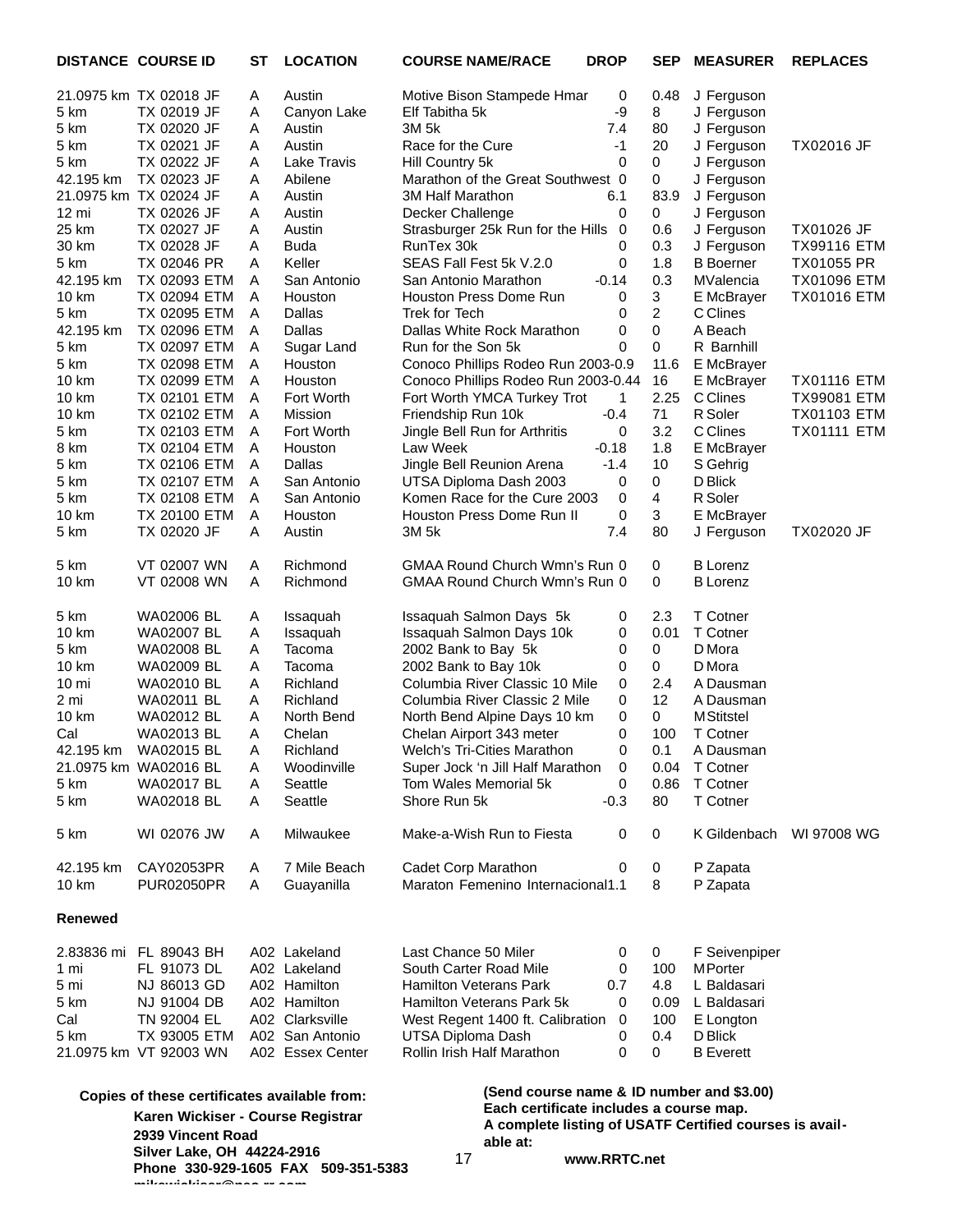# **Measurement of the Month**

# **AUGRABIES EXTREME MARATHON 20 – 26 October 2002 MEASUREMENT**

# **Background:**

The Augrabies Extreme Marathon is a 7-day self-survival event with 6 running stages over off-road terrain with fairly long sections in deep soft sand. In addition there are some sections of rock hopping along the riverbank. The event is a member of AIMS, but had been given a dispensation on course measurement due to the terrain, and inability to use a Jones counter measurement system.

The recent commercial introduction of the Timex GPS system, prompted the concept that this system could be used for measurement of events which did not lend themselves to the Jones counter measurement. Trial measurements using the system had been undertaken over track distances as well as a 4 day 1000 mile continuous relay. The objective of this measurement was to attempt a measurement of the event with the procedures refined from previous trials.

The only other known event of this nature in the world is the Marathon de Sables in Nothern Africa, and athletes who had previously completed that event stated that the terrain and weather conditions in the Augrabies Extreme marathon make this tougher.

## **Method:**

The Timex GPS system would be used for each stage of the course, with readings taken both on the odometer meter on the watch and with using the chronometer mode, which only records movements while the watch is running. The odometer mode records all movement while the monitor is in reading range (1.5metres) of the receiver watch.

The chronometer was stopped when the runner required to leave the normal running course (e.g. pit stops etc), and re-started on return to the course at the same point. For this reason the odometer reading will always indicate a greater distance than the chronometer.

In order to cover for any problems with inaccuracy on low battery levels (a problem that had been identified in earlier trials), new batteries were used for each new stage of the event, and in the overnight 70km run section, batteries were replaced at the 4<sup>th</sup> refreshment point around 40kms into the stage.

Notes were also left at a number of intermediate refreshment stations on each day's stage. This would allow for some form of back up should there be a problem later on that stage.

The day prior to the commencement of the run, a 300metre calibration distance was set out in the village close to the start of the event, and 3 walk / runs taken over that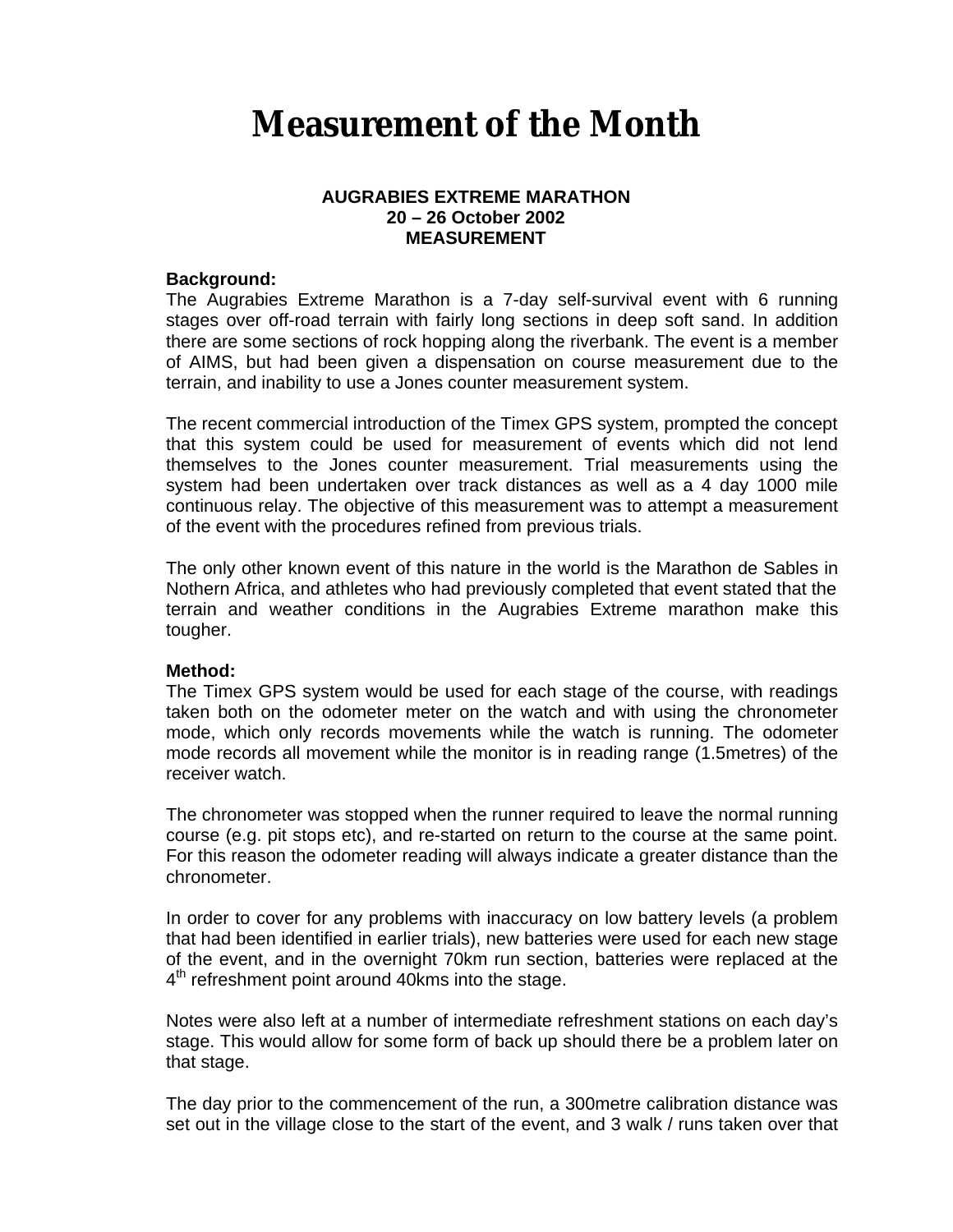distance to compare accuracy. Care was taken to ensure the alignment of the GPS receiver with the nails of the calibration distance.

Readings confirmed that the GPS read 1 metre short on each occasion over the 300metre length. The consistencies of these readings were impressive and also were in line with the similar 'calibrations' undertaken in other venues. This seems relatively constant irrespective of altitude, temperature, and venue.

In order to avoid having the receiver on the runners arm, it was attached to the centre and rear of the rucksack (back pack) being carried. This also meant the GPS measured the centreline of the runner's movement.

## **Comments**

As can be seen the odometer tended to provide a greater reading than the chronometer and this is entirely correct as the runner did stop the chronometer at the refreshment points (+-10km intervals) to leave the course. Also there were times when having crossed the line a few extra steps were taken before the GPS receiver was switched off and this is reflected in the difference of odometer reading between the finish of one day and the start of the next. These do not feature in the overall distance.

In the night run which was undertaken from mid afternoon on the 22 October through the night to the early morning of the following day, the receiver on the back of the rucksack was incorrectly positioned prior to leaving the  $2<sup>nd</sup>$  refreshment point. This resulted in the loss of reading for a period of 47 minutes (identified by the fact the stopwatch was still running), and then corrected prior to the  $3<sup>rd</sup>$  refreshment station. Based on the average pace for the  $3<sup>rd</sup>$  to  $4<sup>th</sup>$  refreshment, which was of similar terrain, it is estimated that a distance of 4.257km was lost in this section. This is provided for interest of the event competitors not as part or intended as an 'accurate' measurement.

It needs stating that the purpose of this trial was to prove the use of the system for the off road events. This particular event is an extreme as the runner has to carry all kit, food and a 2 litre supply of fluid in the backpack throughout the event. Temperatures were typically up to 44 o C during the day. This can inflict fatigue and distractions that would not be apparent in single day, held in daylight or shorter events of this nature, and hence this sort of 'mistake' is less likely.

Effectively this trial involved the measurement of 6 'individual' races on consecutive days. Although comparison between the Jones Counter method is not available, nor any other accurate method, the use of the GPS system appears reliable for off road events.

It is suggested that AIMS and other measurement organisations give consideration to adopting this protocol for the measurement of off road or water sections or events. These could include the swim sections of triathlons, canoe events etc:

1. Set out 300m calibration course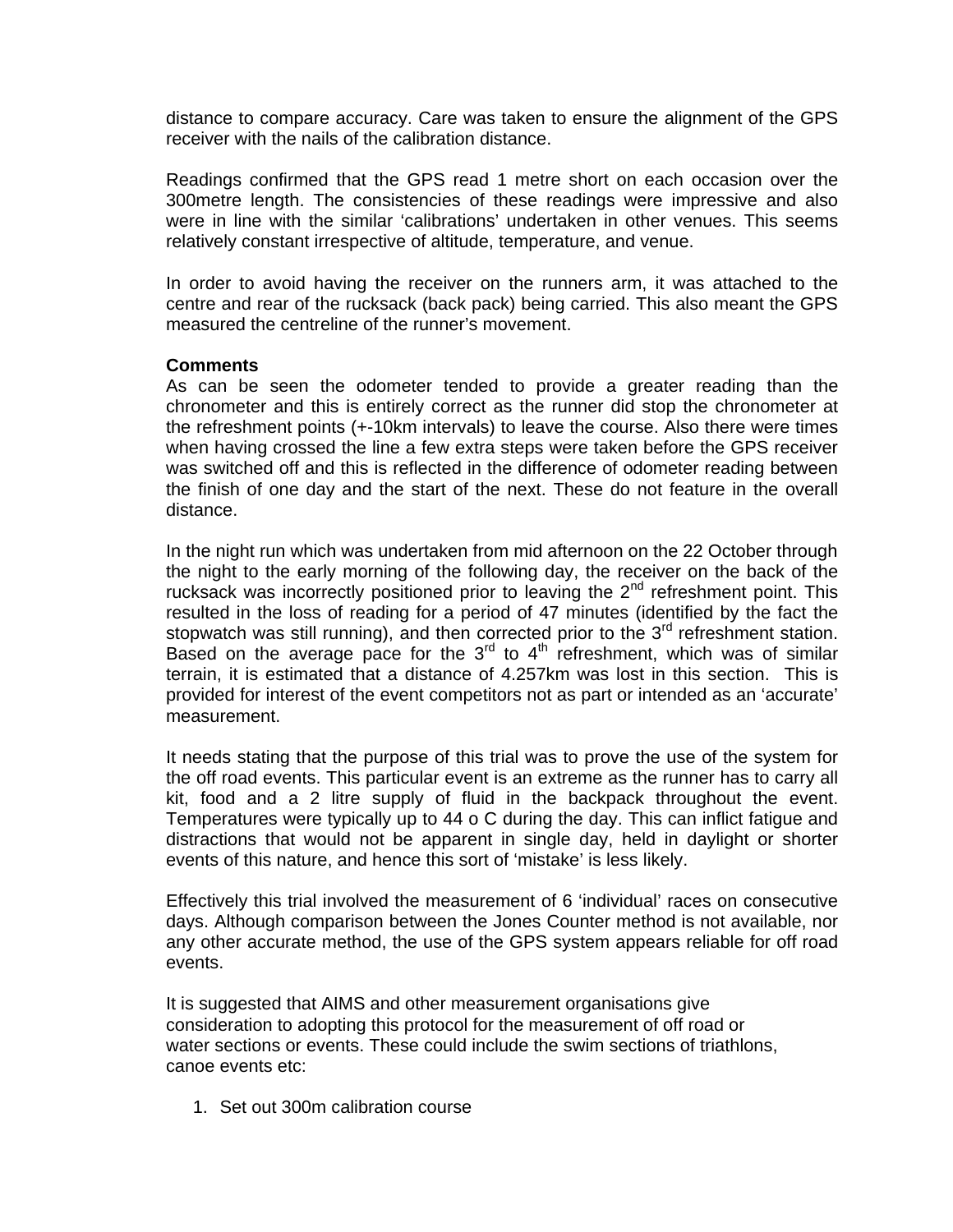- 2. Install new batteries in GPS unless it can be ascertained that current battery life is less than 10 hours and that the complete measurement will be completed prior to reaching that threshold.
- 3. Calibrate Times GPS against the known distance with 4 traverses at approximately the same estimated pace as expected in the measurement.
- 4. identify correction factor per km and apply a SCPF:
	- o (calibration distance / Reading over calibrated distance )/ 1.001 = factor to multiply measured distance by.
- 5. Locate GPS receiver on body ideally on centreline and with clear view of sky for reading.
- 6. Activate GPS receiver and await the 'searching' period until both GPS signal and radio signal have been confirmed.
- 7. Line up with receiver in line with start (or finish if measuring in reverse) – Note the odometer reading, - zero chronometer reading. –
- 8. Commence reading and stopwatch as crossing the line.
- 9. Follow the line of the shortest possible route by cutting tangents between corners in the same fashion used in Jones Counter method.
- 10. During any stops or reasons for leaving the route, stop the chronometer, only re-starting when returning to the course. An alternative is to use the lap feature on the watch to identify these offcourse excursions. In the ideal situation such stopping or lap marking should be written up in notes as the measurement progresses. At any interim point where readings are taken note both the chronometer and odometer as these provide a double check. Note that in distances up to 10km a reading can be provided to 0.001km in the chronometer mode.
- 11. Continue in this manner until crossing the finish line or identifying the correct finish distance.
- 12. Record the reading of both the chronometer and odometer at the finish. Note: It is important to complete the readings and make a note of them prior to taking any further steps as the odometer will continue to record distance even if the chronometer has been turned off.
- 13. Wherever possible a re-calibration should be made over the calibration distance and this used in the same fashion as pre and post calibrations with the Jones counter method. (However it is worth noting that if the batteries are kept within the 10 hour limit no difference has been experienced in pre to post calibrations)

Prepared by Norrie Williamson 30 October 2002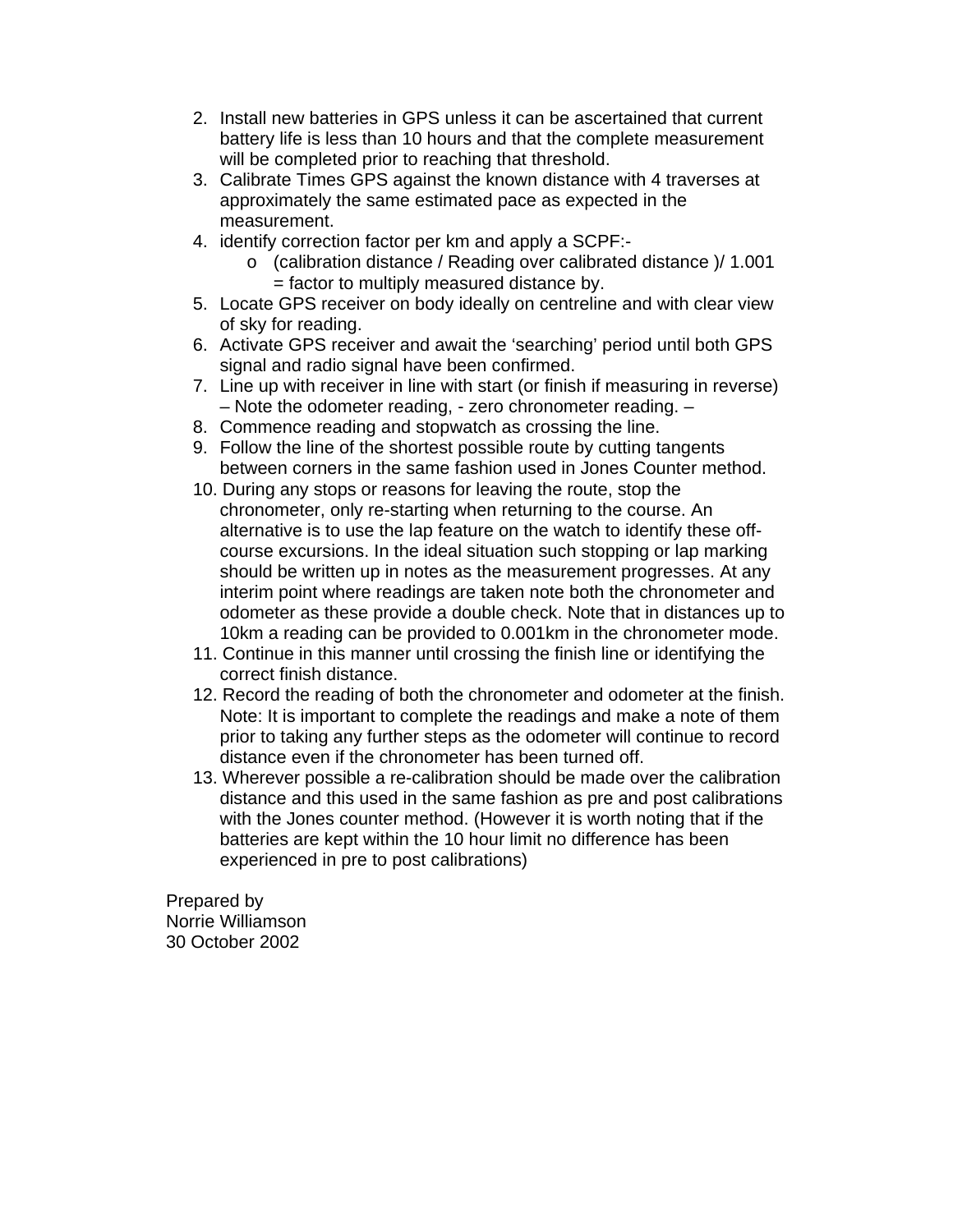# **Results:- Measurement readings for each stage of the Augrabies Extreme Marathon 2002**

|                 | <b>Start</b>   | table 1 | table 2                                                                       | table 3 | table 4 | table 5 | table 6 | table 7 | finish | <b>Date</b>           |
|-----------------|----------------|---------|-------------------------------------------------------------------------------|---------|---------|---------|---------|---------|--------|-----------------------|
| Day 1           | 0              | 11.8    | 24.45                                                                         |         |         |         |         |         | 33.51  | 20-Oct                |
| Odometer        | 267.06         | 278.89  |                                                                               |         |         |         |         |         | 300.58 |                       |
| Split           |                | 11.83   |                                                                               |         |         |         |         |         | 33.52  |                       |
| Day 2           | $\Omega$       | 6.089   | 16.15                                                                         | 25.91   |         |         |         |         | 35.03  | 21-Oct                |
| <b>Odometer</b> | 300.64         | 306.82  | 316.88                                                                        | 326.64  |         |         |         |         | 335.8  |                       |
| <b>Split</b>    |                | 6.18    | 16.24                                                                         | 26      |         |         |         |         | 35.16  |                       |
| Day 3/4         | 0              |         | 19.8                                                                          | 25.27   | 35.05   | 42.41   | 51.61   | 60.27   |        | $68.4222 - 23$<br>Oct |
| <b>Odometer</b> | 335.8          |         | 47 mins lost on<br>the next section -<br>ave pace of next<br>section =4.257km | 361.19  | 370.97  | 378.33  | 387.51  | 396.16  | 404.35 |                       |
| <b>Split</b>    |                |         |                                                                               | 25.39   | 35.17   | 42.53   | 51.71   | 60.36   | 68.55  |                       |
|                 |                |         |                                                                               |         |         |         |         |         |        |                       |
| Day 5           | $\Omega$       |         | 20.77                                                                         | 29.87   |         |         |         |         | 39.33  | $24$ -Oct             |
| <b>Odometer</b> | 404.35         |         |                                                                               |         |         |         |         |         | 444.24 |                       |
| Split           |                |         |                                                                               |         |         |         |         |         | 39.33  |                       |
| Day 6           | $\overline{0}$ |         |                                                                               |         |         |         |         |         | 24.37  | 25-Oct                |
| <b>Odometer</b> | 444.24         |         |                                                                               |         |         |         |         |         | 468.67 |                       |
| Split           |                |         |                                                                               |         |         |         |         |         | 24.43  |                       |
|                 |                |         |                                                                               |         |         |         |         |         |        |                       |
| Day 7           | $\Omega$       | 10.28   |                                                                               |         |         |         |         |         | 20.43  | $26$ -Oct             |
| <b>Odometer</b> | 468.75         |         |                                                                               |         |         |         |         |         | 489.18 |                       |
| Split           |                |         |                                                                               |         |         |         |         |         | 20.43  |                       |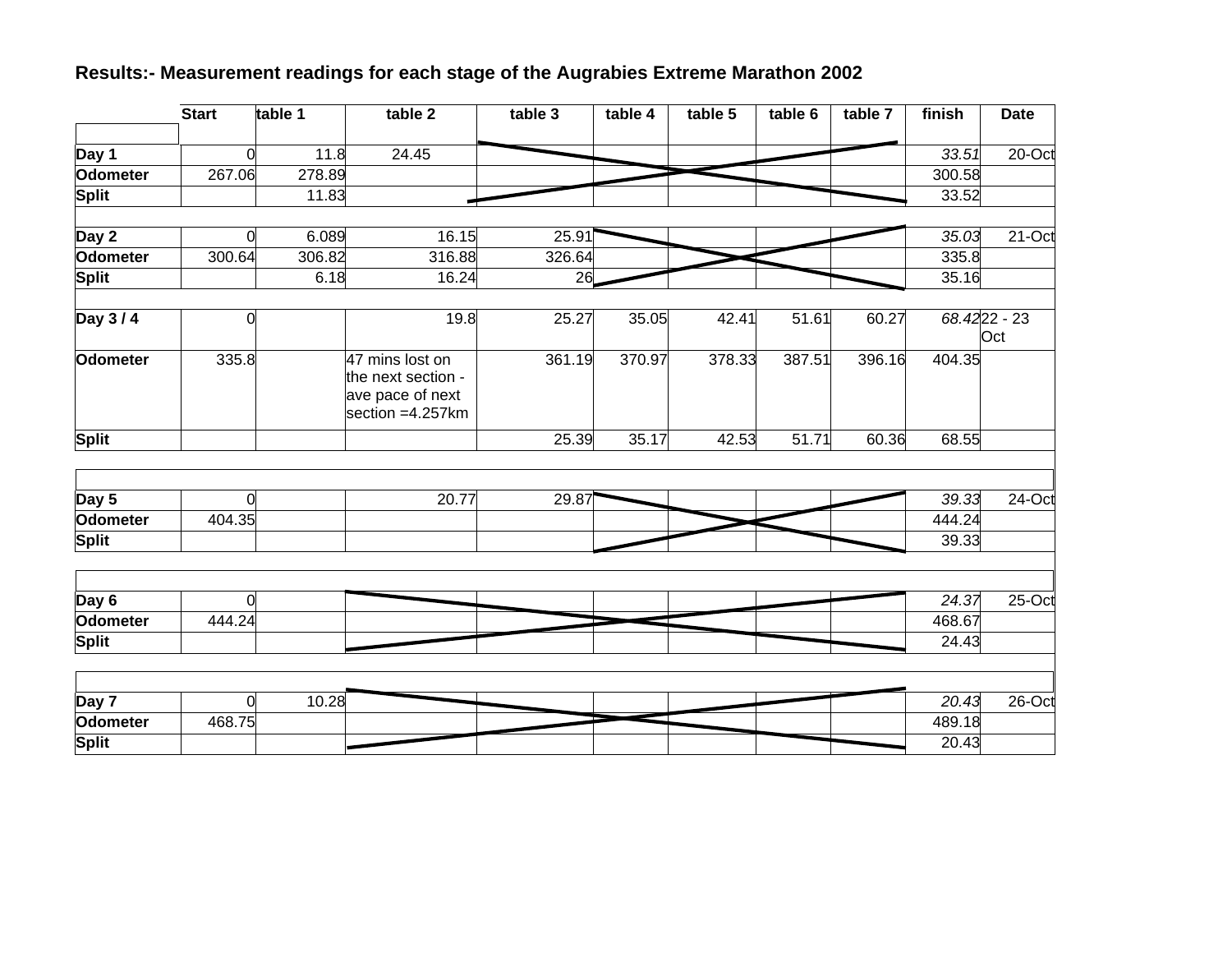|         |           | <b>PRE-CALIBRATION OF GPS AGAINST 300M DISTANCE</b> |            |         | <b>Total on Chrono</b>     | 221.09  |
|---------|-----------|-----------------------------------------------------|------------|---------|----------------------------|---------|
|         | Dist read | actual dist                                         | 300 metres |         | <b>Total on odometer</b>   | 221.42  |
| walk 1  | 299       | error per walk $=$                                  | 1lmetres   |         | Estimated loss in long run | 4.257   |
| walk 2  | 299       | Correction factor<br>$per km =$                     | 1.003344   |         | Total estimate for run     | 225.347 |
| walk 3  | 299       | Error corrected<br>run distance $=$                 | 221.8294   |         |                            |         |
| Average | 299       | Allow for SCPF=                                     | 221.6078   |         |                            |         |
|         |           | Allow for 'loss' =                                  | 225.8648   | 1.00234 |                            |         |

The organiser had stated the following distances for each day during the event:-

|       |                | <b>Stated</b> | <b>Measured</b>                         | <b>Corrected with SCPF</b> |
|-------|----------------|---------------|-----------------------------------------|----------------------------|
| Day 1 | ۰.             | 33 km         | 33.51 km                                | 33.588 km                  |
| Day 2 | $\blacksquare$ | 37 km         | 35.03 km                                | 35.112 km                  |
| Day 3 |                | 77 km         | 72.677 km (Incl estimate lost distance) | 72.847 km                  |
| Day 5 | ۰.             | 40 km         | 39.33 km                                | 39.422 km                  |
| Day 6 | ۰.             | 20 km         | 24.37 km                                | 24.427 km                  |
| Day 7 | ۰.             | 20 km         | 20.43 km                                | 20.478 km                  |
|       | Total          | 227 km        | 225.477 km                              | 225.874km                  |

Notes: –

- Difference in totals relates to the decimal point calculations of individual calcs versus overall calculations error 10metres
- Organiser used large-scale map, driving of larger tracks, and estimation of distance in steep valleys, rocks, soft sand using a fac This is reflected in the 'errors' found on days where greater % of distance in 'estimation-type' terrain.

Overall –given the nature of this event the accuracy of the distance overall was good, but the individual stage accuracy was not as effe and in the adverse weather conditions, and the need for hydration (44 o C) the addition of 2-4km on any stage, or between water replacement points can have significant effect.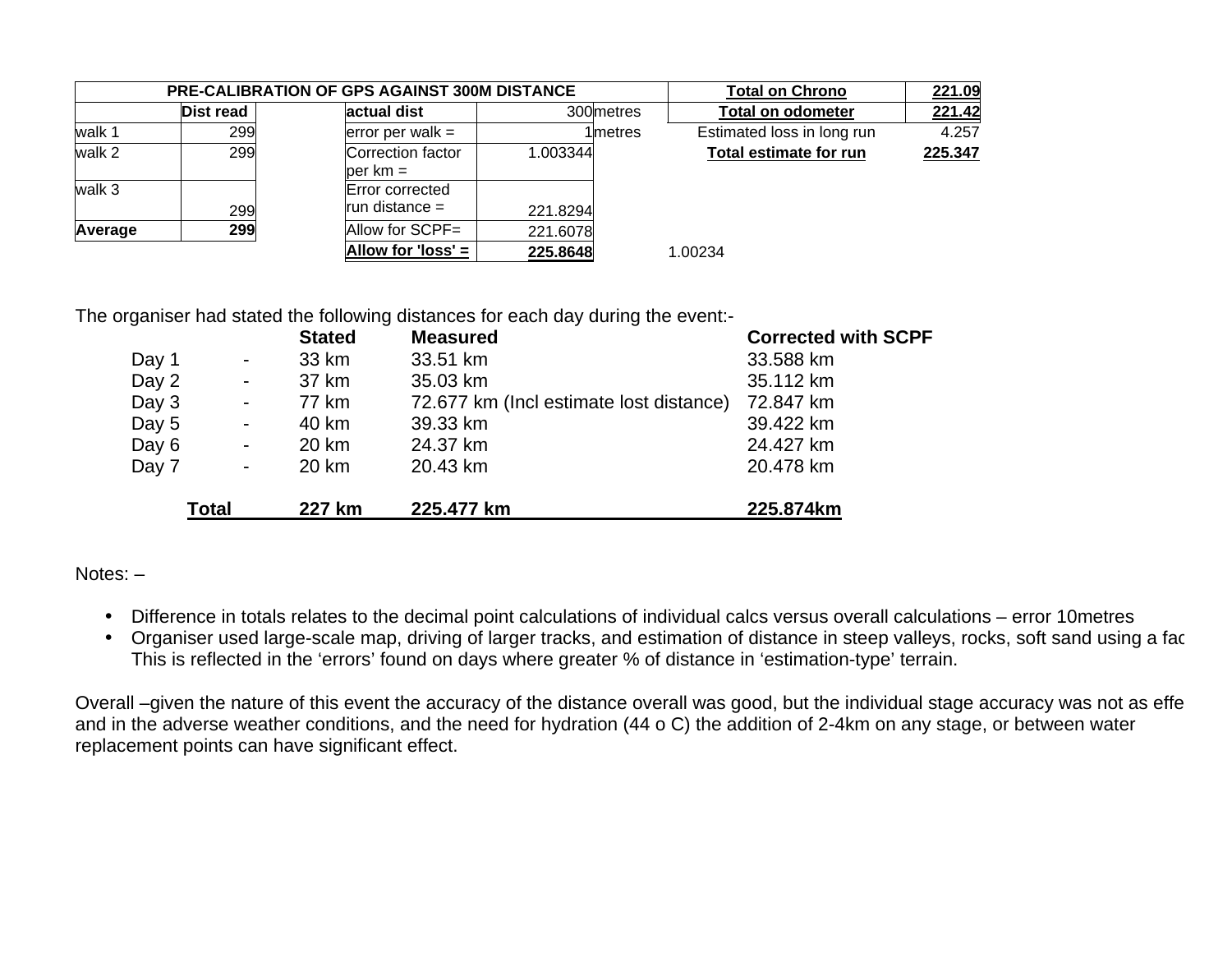## **PUBLICATIONS AVAILABLE FROM RRTC**

**Printed Course Lists -** You can obtain a list of certified courses for any state. Send \$2.00 for any state list. You will receive a list that is current as of the last published Measurement News. If you wish the courses to be sorted in a special way, let us know. Otherwise it will be sorted by distance as the list appears in MN. You can obtain other specially-sorted lists - for instance, you might want to have all the 5k's in IL, IN, and MO. It can be done. Just say what you want. If you are online, lists can be sent that way. Contact Mike Wickiser at MikeWickiser@neo.rr.com

**Attention RRTC certifiers:** Your lists are free. Any time you want one let us know. You can mark up any mistakes and we will correct it and send you a new copy.

**Web Page Access to Course Lists**:The complete list can be downloaded from the RRTC website at **www.rrtc.net/download/** Also, try the certified course Search Engine at the USA-LDR website **www.usaldr.org**

**Individual Certificates** - These may be obtained by sending the course number and \$2.00 per course desired. **SEND THE COM-PLETE ID, INCLUDING PREFIX AND SUFFIX LETTERS**, Thus: CA92057 RS. Send course name, length and location as well. If you are thinking of hiring a measurer, this is an excellent way to see the sort of work you can expect. In addition, you may wish to check out a course you intend to run. Bring the map to the course and see if the race director got it right!

Above material may be obtained from: Mike Wickiser - 2939 Vincent Rd. - Silver Lake, OH 44224-2906

**Measurement Calculation Computer Program** by Bob Baumel, version 1.2 for Macintosh or IBM PC. This software can be downloaded for free from the RRTC website at **www.rrtc.net/download/** or Bob will distribute it by email attachment (send requests to webmaster@rrtc.net) or on floppy disks (send blank, formatted diskette and stamped return mailer to Bob at: 129 Warwick Road, Ponca City OK 74601-7424). Be sure to specify Mac or PC version.

**Electronic Certificate Templates** (available to Certifiers only), now in an Adobe Acrobat format which isn't tied to any word processor. Requires Acrobat or Acrobat Reader 4.0 or greater (Current Acrobat Reader may be downloaded for free from **www.adobe.com**). The template allows you to fill in certificates on the computer and print them. Available in both FS and non-FS version. Distributed by Bob Baumel by email or diskette [same addresses as for Measurement software]. Bob can customize the template with certifier's personal info at the bottom (name, address, phone, etc.) so you can avoid re-typing it every time (Be sure to specify exact ID text desired when requesting a template). **Online course measurement book**, edited by Bob Baumel. It's a revision of the one you can buy from USATF, but the basic procedures have not changed. Available at: **www.rrtc.net Course Measurement Procedures** - the Bible of course measurement. Complete instructions for measuring courses for USATF certification. The same procedures are now used for IAAF and AIMS courses. \$9.00 postpaid. Available from: USATF - Book Order Dept. - PO Box 120 Indianapolis, IN 46206 **Course Measurement Video** - a concise 17 minute introduction to course measurement, intended as a supplement to Course Measurement Procedures. See how it's done! Version 2 sells for

\$10 but there are still a few copies of the original version available for \$7.50. Send to: Tom McBrayer - 4021 Montrose - Houston, TX 77006-4956.

#### **OTHER PUBLICATIONS AND EQUIPMENT**

**Road Race Managemen**t is a monthly newsletter providing race organizing ideas and news for race directors. \$97 per year from: Road Race Management - 4904 Glen Cove Pkwy - Bethesda, MD 20816 Phone: 301-320-6865 Fax: 301-320-9164

**Jones/Oerth Counter**s - Write to: Paul Oerth - 2455 Union St - Apt 412 - San Francisco, CA94123. Phone: 415-346-4165 Fax 415 346 0621. Email: Poerth@aol.com. US Price is \$70 for the 5 digit model, \$80 for the 6 digit model, postpaid. Foreign price is \$75/\$85 plus postage. Foreign orders shipped by airmail. Visa, MasterCard, American Express cards accepted. Note: Payment in advance is required.

**RunScore** - The flagship of IBM-style finish line programs. For information contact: Alan Jones - 3717 Wildwood Dr - Endwell, NY 13760. Or check it out on the internet at: **www.runscore.com**

**Apple Raceberry JaM** - Race management software for Macintosh and Windows. Check it out on the Internet at **www.raceberryjam.com** or call Jack Moran at (952) 920-0558.

#### **TOPOGRAPHIC MAPS**

USAtopographic maps are available from:

U. S. Geological Survey 303-202-4200 USGS Map Sales PO Box 25286, Bldg 810 Denver Federal Center Denver, CO 80225

Delivery will be made in approximately 4 weeks. Ask for latest price.

Maps can be located and ordered online at: **www.usgs.gov**

Maps can be obtained in just a few days from:

Map Express – PO Box 280445 – Lakewood, CO 80228-0445

1-800-MAP-00EX (1-800-627-0039)

Maps can be located and ordered online at: **www.mapexp.com**

**Topo Maps on CD-ROM** - 3-D TopoQuads includes authentic USGS 7.5-minute quadrangle maps, assembled into one seamless database

See an interactive online demo at **www.delorme.com** Also - check out Street Atlas USAfrom the above – it's a seamless street map of the whole USAat a decent price.

#### **USGS TOPOGRAPHIC MAPS ONLINE - FREE**

Maps.Com has a section where you can click on to all USGS maps, free. This can be very handy for obtaining accurate elevation information.

Check out: **www.maps.com**